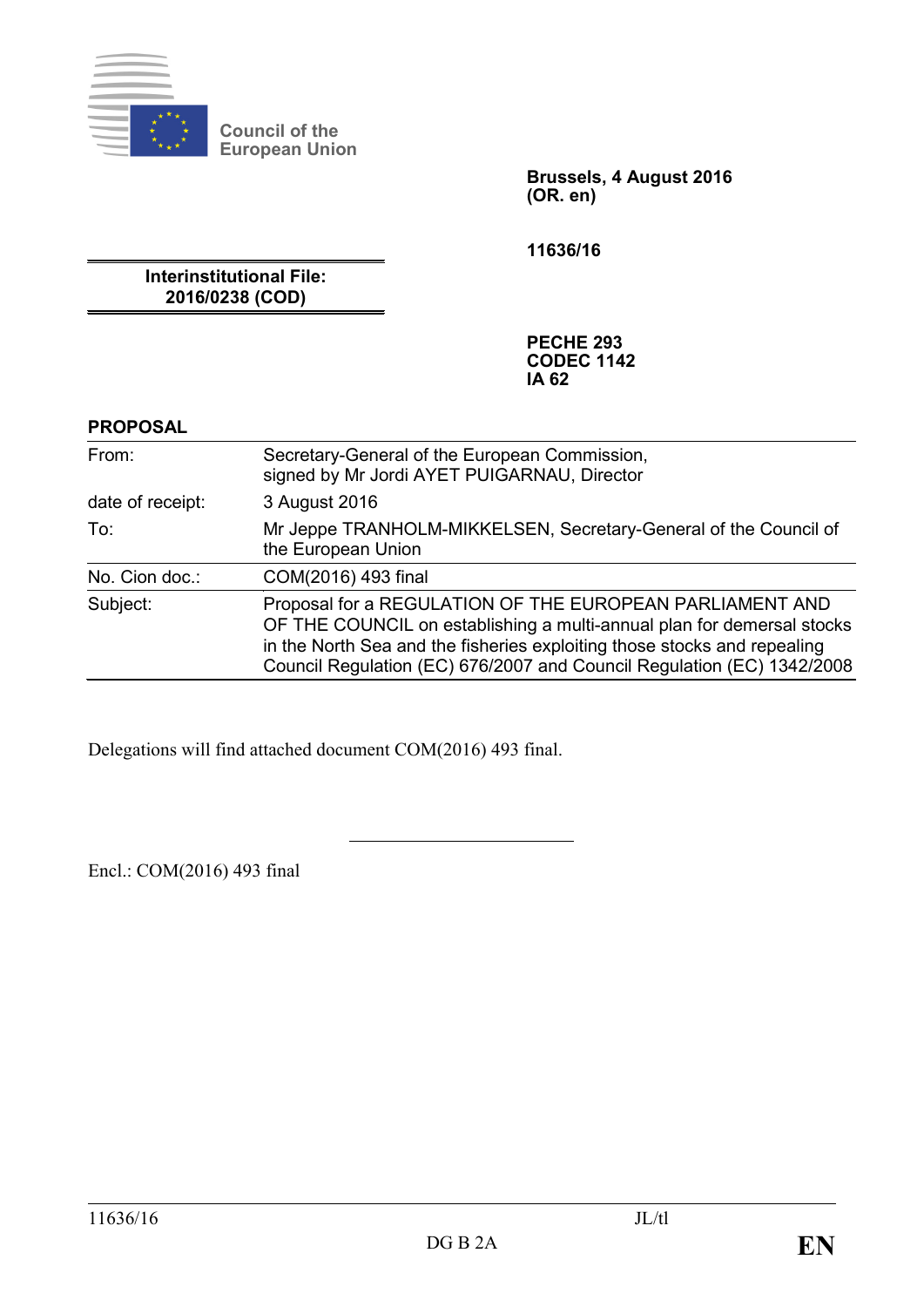

EUROPEAN **COMMISSION** 

> Brussels, 3.8.2016 COM(2016) 493 final

2016/0238 (COD)

Proposal for a

## **REGULATION OF THE EUROPEAN PARLIAMENT AND OF THE COUNCIL**

**on establishing a multi-annual plan for demersal stocks in the North Sea and the fisheries exploiting those stocks and repealing Council Regulation (EC) 676/2007 and Council Regulation (EC) 1342/2008**

> {SWD(2016) 267 final} {SWD(2016) 272 final}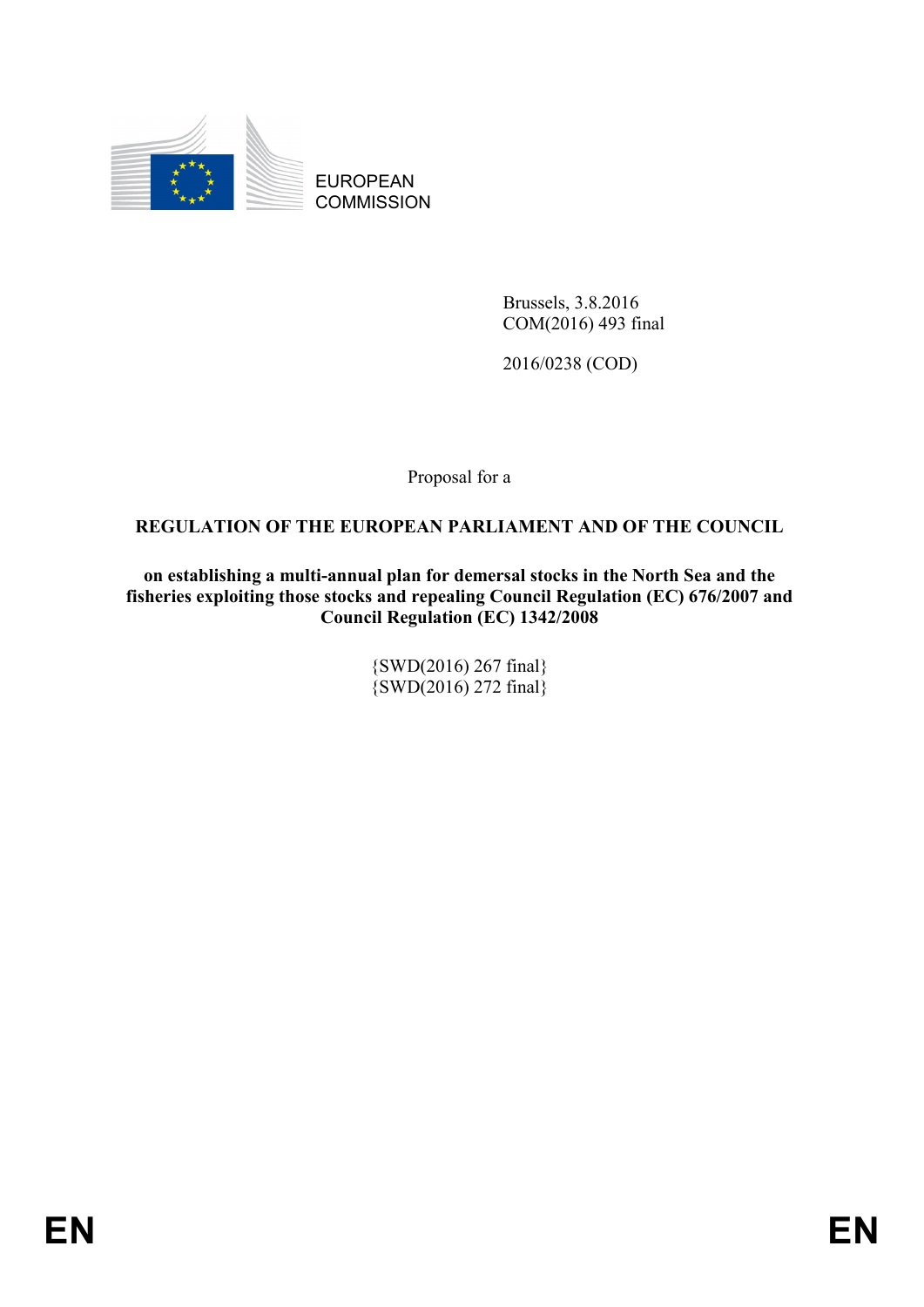## **EXPLANATORY MEMORANDUM**

## **1. CONTEXT OF THE PROPOSAL**

### • **Reasons for and objectives of the proposal**

The fisheries of the North Sea and adjacent areas are highly complex, involving vessels from at least seven coastal Member States, as well as Norway, using a wide variety of different fishing gears to target a wide range of different fish and shellfish species. A key issue is that many of the most important demersal stocks (i.e. those that live on or near the bottom of the sea) are caught in mixed fisheries. In practice, this means that each time a vessel retrieves its fishing gear, its catch will consist of a mix of different species. The composition of that mixture will change depending on the type of fishing gear in use, and on when and where it is used.

For vessels catching fish stocks subject to total allowable catches (TACs) it means that they should stop fishing once their quota for that stock is exhausted. Prior to the adoption of Regulation 1380/2013 of the European Parliament and of the Council of 11 December 2013 on the Common Fisheries Policy<sup>[1](#page-2-0)</sup> (Basic Regulation) vessels did not have to stop fishing once their quota for one of these species was exhausted. Instead, they were able to continue fishing for other target species and, as a result, they continued to catch the species for which quotas were already exhausted, even though they could not legally land these catches. These catches in excess of the quota had to be discarded.

With the introduction of the landing obligation by the Basic Regulation, it becomes illegal to discard any catches in excess of the quota, once fully implemented. Accordingly, vessels might have to stop fishing early in the year once their quota for the most limiting stock is exhausted. In this case the most limiting stock would become what is known as a 'chokespecies' because, once the quota for that stock was exhausted, it would block the opportunities to continue fishing for other stocks. It is, therefore, desirable to account for the fact that some stocks are caught together in mixed fisheries when setting TACs for these stocks. Such an approach should have advantages for both stock conservation and for exploitation of the stocks. This proposal takes this approach.

The Basic Regulation aims at solving the problems of overfishing and discarding fish more effectively than past legislation. However, without additional legislation the Basic Regulation could lead to under-utilisation of quota in the North Sea mixed fisheries and it would not allow any exemptions from the landing obligation to be adopted after the three year discard plans have expired. Hence, if no appropriate measures are taken, the Basic Regulation might have negative economic and social consequences for the fishing industry in the coming years.

<span id="page-2-0"></span>

 $1$  OJ L 354, 28, 12, 2013, p. 22.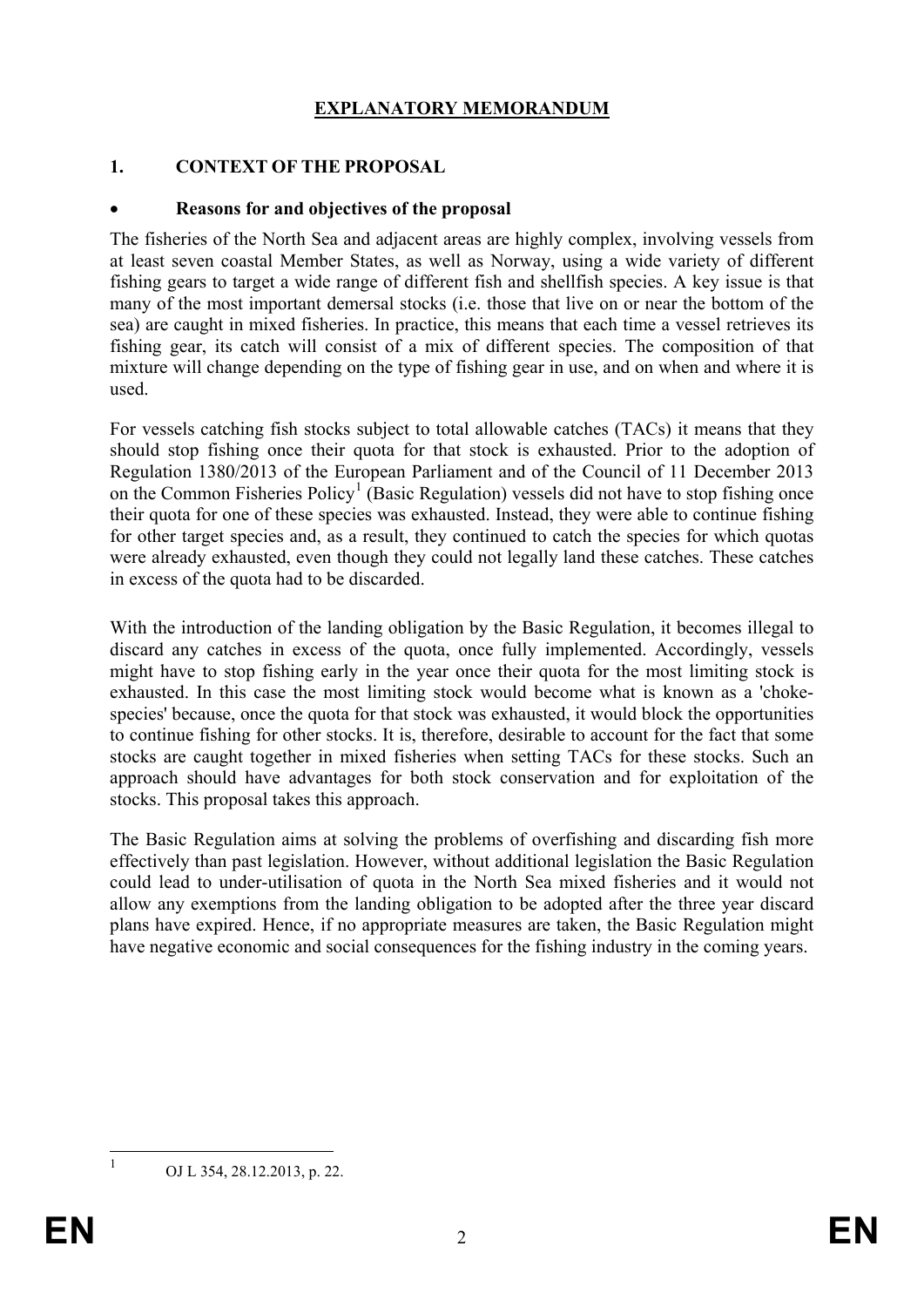In view of the mixed-fisheries interactions in North Sea demersal fisheries, it is desirable to drive fishing opportunities from a mixed-fisheries modelling perspective which, given recent scientific advances, is now available. Such an approach would also be consistent with the ecosystem approach to fisheries management. The first step towards such adaptive management would be to incorporate all relevant stocks into a single management plan. This would include target fishing mortalities expressed in ranges for each of the stocks, where available, which would be the basis for setting annual TACs for those stocks. This would allow flexibility in TAC setting which could help reconcile difficulties arising in the mixed fishery context. Additionally, the plan would incorporate safeguard measures to give a framework to restore stocks when they fall below safe biological limits.

The objective of the proposal is to establish a management plan for demersal stocks and their fisheries in the North Sea. The plan will ensure the sustainable exploitation of these stocks, by ensuring that they are exploited according to the principles of maximum sustainable yield and of the ecosystem approach to fisheries management. The plan will provide stability of fishing opportunities, while ensuring that management is based on the most up to date scientific information on stocks, mixed fisheries and other aspects of the ecosystem and environment. The plan will also facilitate the introduction of the landing obligation.

The proposal is not an initiative within the Regulatory Fitness Programme (REFIT). Nevertheless, it would contribute to the simplification of applicable Union legislation. It is proposed to replace the two existing single-species based multi-annual plans adopted by separate regulations<sup>[2](#page-3-0),[3](#page-3-1)</sup> by bringing all multi-annual plans for the different demersal stocks into one regulation. The introduction of this new approach would allow achievement of the conservation objectives while, at the same time, permitting elimination of fishing effort limitations meaning that numerous reporting and control obligations would not be required. This results in significant reduction of administrative burden.

The plan will apply to all Union fishing vessels irrespective to their overall length in fishing in the North Sea as this is in conformity with the rules of the CFP and is in line with the effect of the vessels on the fish stocks concerned.

As of 1 January 2014 the Basic Regulation sets out the rules of the CFP, including the provisions on multi-annual plans, establishing the landing obligation for stocks subject to TAC and the so-called regionalisation. These provisions in the plan are as follows:

• In line with the principles and objectives of multi-annual plans set out in Article 9 of the Basic Regulation the plan is a mixed fisheries plan, primarily based on the MSY objective;

<span id="page-3-1"></span><span id="page-3-0"></span><sup>&</sup>lt;sup>2</sup> OJ L 348, 24.12.2008, p. 20<sup>3</sup>

<sup>3</sup> OJ L 157, 19.6.2007, p. 1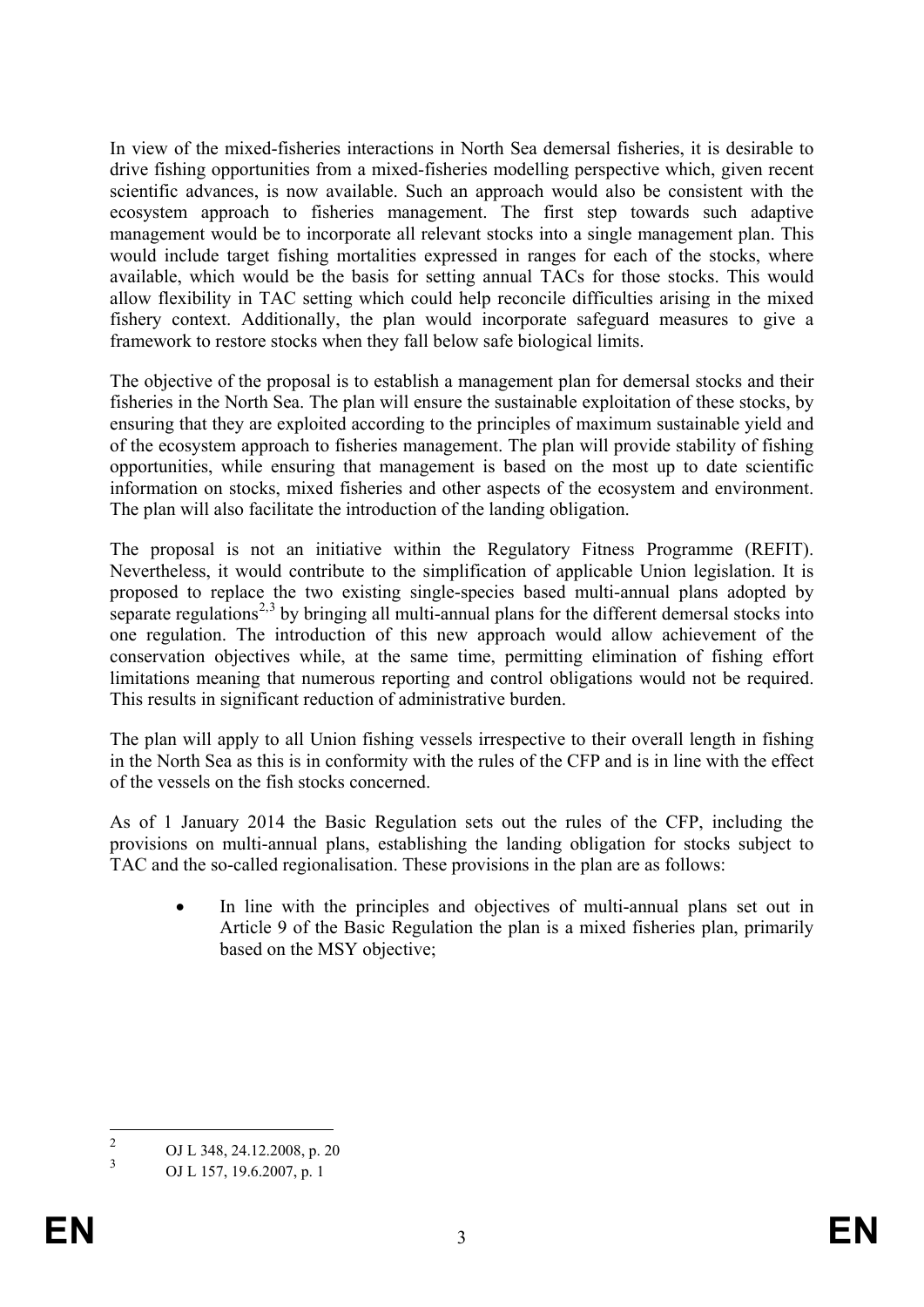- Article 10 of the Basic Regulation lists the content of multi-annual plans. Accordingly, the quantifiable targets, where available, corresponding to maximum sustainable yield, are expressed as range values advised by ICES. These ranges allow for a maximum sustainable yield-based management for these stocks, and appear to allow for adaptations in case of changes in the scientific advice, while at the same time preserving a high level of predictability. Such targets are supplemented with safeguard provisions linked to a trigger conservation reference point. For fish stocks for which they are available, these reference points are expressed as a spawning stock biomass, which is obtained from ICES, usually through their benchmarking exercise. Similarly, for certain functional units of Norway lobster such reference points are expressed as abundance, where available. In the absence of advice on spawning biomass or abundance level, the trigger should be when scientific advice states that a stock is under threat. It must be noted that while the plan is designed to cater for the specific characteristics of the North Sea demersal stocks and their fisheries, it stems from Article 10 of the Basic Regulation that the structure and certain elements of future multi-annual plans will be similar. Accordingly, the same approach was followed to determine the objectives, targets and safeguards of the plan and for the implementation of the landing obligation as it is in the recently adopted Regulation (EU) No  $2016/\ldots$  of the European Parliament and of the Council of **xxx** establishing a multi-annual plan for the stocks of cod, herring and sprat in the Baltic Sea and the fisheries exploiting those stocks, amending Council Regulation (EC) No 2187/2005 and repealing Council Regulation (EC) No 1098/2007<sup>[4](#page-4-0)</sup>;
- Pursuant to Article 15 of the Basic Regulation the landing obligation in the North Sea will apply to certain demersal fisheries and species that define the fishery from 2016, and all other species subject to catch limits from 1 January 2019. In line with Article 16(7) of Regulation (EU) No 1380/2013, Member States are required to allocate the TACs to vessels flying their flag taking into account the likely composition of the catch and the obligation to land all catches. In order to achieve this, Member States may adopt national measures, such as retaining certain reserves of the national TAC available or quota swaps with other Member States;
- In accordance with Article 18 of the Basic Regulation, Member States having direct management interest may submit joint recommendations for, amongst others, certain measures to be adopted, where the Commission has been granted power to adopt implementing or delegated acts for achieving the objectives of a multi-annual plan. To this end, the plan establishes regional cooperation among Member States in respect of adopting provisions for the landing obligation and specific conservation measures for certain stocks.

<span id="page-4-0"></span> $\overline{\textbf{XXX}}$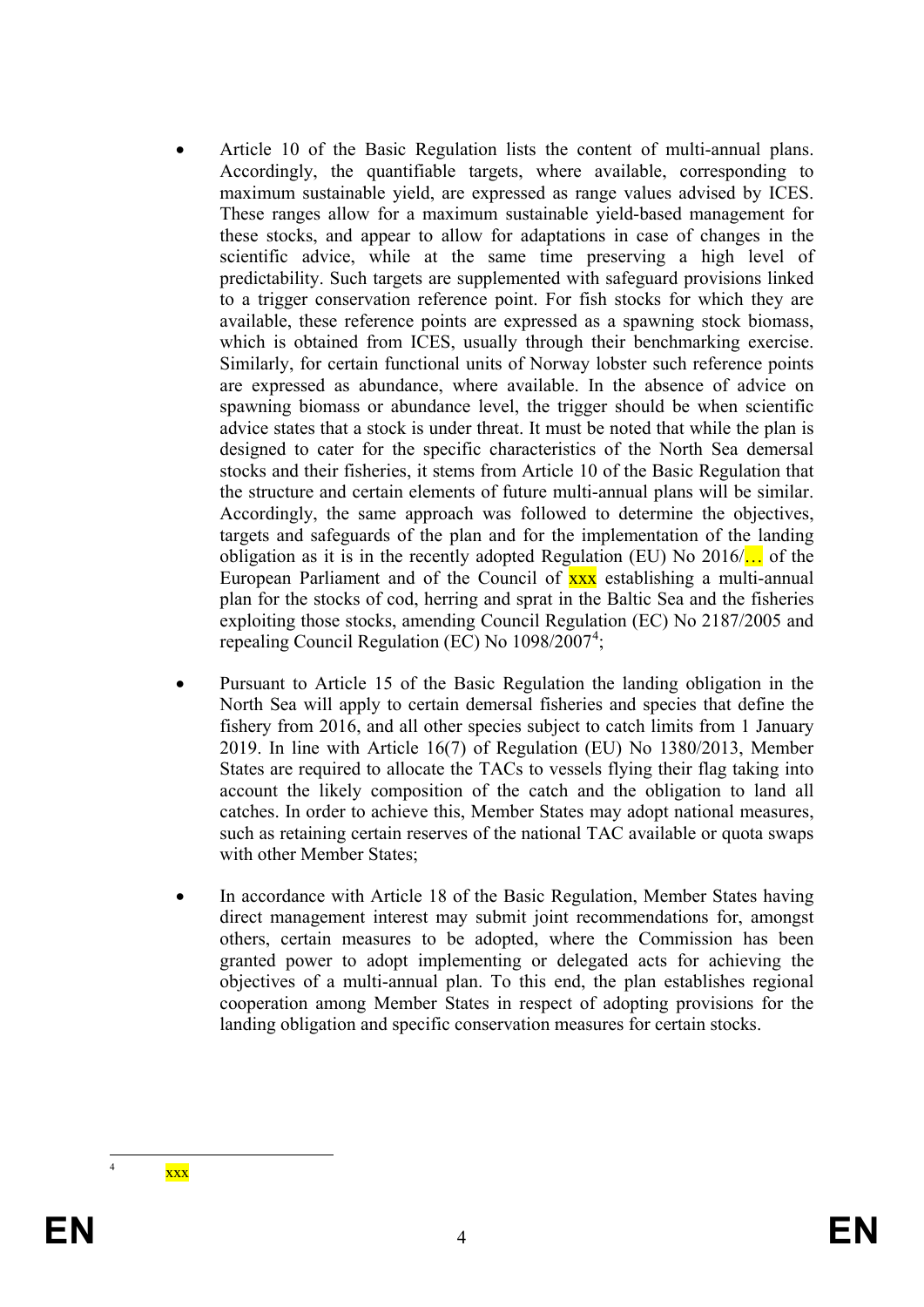In line with scientific advice from  $STECF<sup>5,6</sup>$  $STECF<sup>5,6</sup>$  $STECF<sup>5,6</sup>$  $STECF<sup>5,6</sup>$  $STECF<sup>5,6</sup>$  the plan does not include annual limits on fishing effort (the numbers of days at sea).

This plan does not cover sea bass, a stock that is present in the North Sea, as this stock is mainly exploited outside the North Sea. However, the Commission recognises that a management plan including sea bass is necessary. It needs to apply to the fisheries exploiting that stock in ICES zones IVb and c, VIIa, and VIId–h. It would also apply to recreational fisheries of sea bass.

## • **Consistency with existing policy provisions in the policy area**

Regulation (EU) No 1380/2013 of the European Parliament and of the Council of 11 December 2013 on the Common Fisheries Policy, amending Council Regulations (EC) No 1954/2003 and (EC) No 1224/2009 and repealing Council Regulations (EC) No 2371/2002 and (EC) No  $639/2004$  and Council Decision  $204/585/EC<sup>1</sup>$  sets the general framework for the CFP and identifies the situations in which the Council and the European Parliament shall adopt multi-annual plans.

Council Regulation (EC) No 1342/2008 of 18 December 2008 establishing a long-term plan for cod stocks and the fisheries exploiting those stocks and repealing Regulation (EC) No  $423/2004^2$  sets out the rules for the sustainable exploitation of the cod stocks in the North Sea and adjacent waters.

Council Regulation (EC) No 676/2007 of 11 June 2007 establishing a multi-annual plan for fisheries exploiting stocks of plaice and sole in the North  $\text{Seq}^3$  sets out the rules for the sustainable exploitation of the stocks of plaice and sole in the North Sea.

Council Regulation (EC) No 850/98 of 30 March 1998 for the conservation of fishery resources through technical measures for the protection of juveniles of marine organisms<sup>[7](#page-5-2)</sup> outlines technical conservation measures, i.e. catch composition rules, minimum mesh size, minimum landing size, closed areas and closed seasons for certain fisheries. It also establishes a limitation on drift netting. It is currently under review and will be replaced if the Commission Proposal for a Regulation of the European Parliament and of the Council on the conservation of fishery resources and the protection of marine ecosystems through technical measures, amending Council Regulations (EC) No 1967/2006, (EC) No 1098/2007, (EC) No 1224/2009 and Regulations (EU) No 1343/2011 and (EU) No 1380/2013 of the European Parliament and of the Council, and repealing Council Regulations (EC) No 894/97, (EC) No 850/98, (EC) No 2549/2000, (EC) No 254/2002, (EC) No 812/2004 and (EC) No 2187/2005[8](#page-5-3) is adopted.

<span id="page-5-0"></span> <sup>5</sup> [Evaluation of multi-annual plans for cod in Irish Sea, Kattegat, North Sea, and West of Scotland](https://stecf.jrc.ec.europa.eu/documents/43805/133326/2011-07_STECF+11-07+-+Evaluation+of+NSKTWoSIS+cod_JRC66051.pdf) 

<span id="page-5-1"></span>[<sup>\(</sup>STECF-11-07\)](https://stecf.jrc.ec.europa.eu/documents/43805/133326/2011-07_STECF+11-07+-+Evaluation+of+NSKTWoSIS+cod_JRC66051.pdf) <sup>6</sup> [Report on Evaluation/scoping of management plans: Evaluation of the multi-annual management plan](https://stecf.jrc.ec.europa.eu/documents/43805/704266/2014-04_STECF+14-03+-+NS+plaice+and+sole+management+plan_JRC89797.pdf)  [for the North Sea stocks of plaice and sole \(STECF-14-03\).](https://stecf.jrc.ec.europa.eu/documents/43805/704266/2014-04_STECF+14-03+-+NS+plaice+and+sole+management+plan_JRC89797.pdf)

<span id="page-5-2"></span> $7 \over 9 \over 10 \text{ J L} 125, 27.4.1998, p. 1$ 

<span id="page-5-3"></span><sup>8</sup> COM/2016/0134 final - 2016/074 (COD)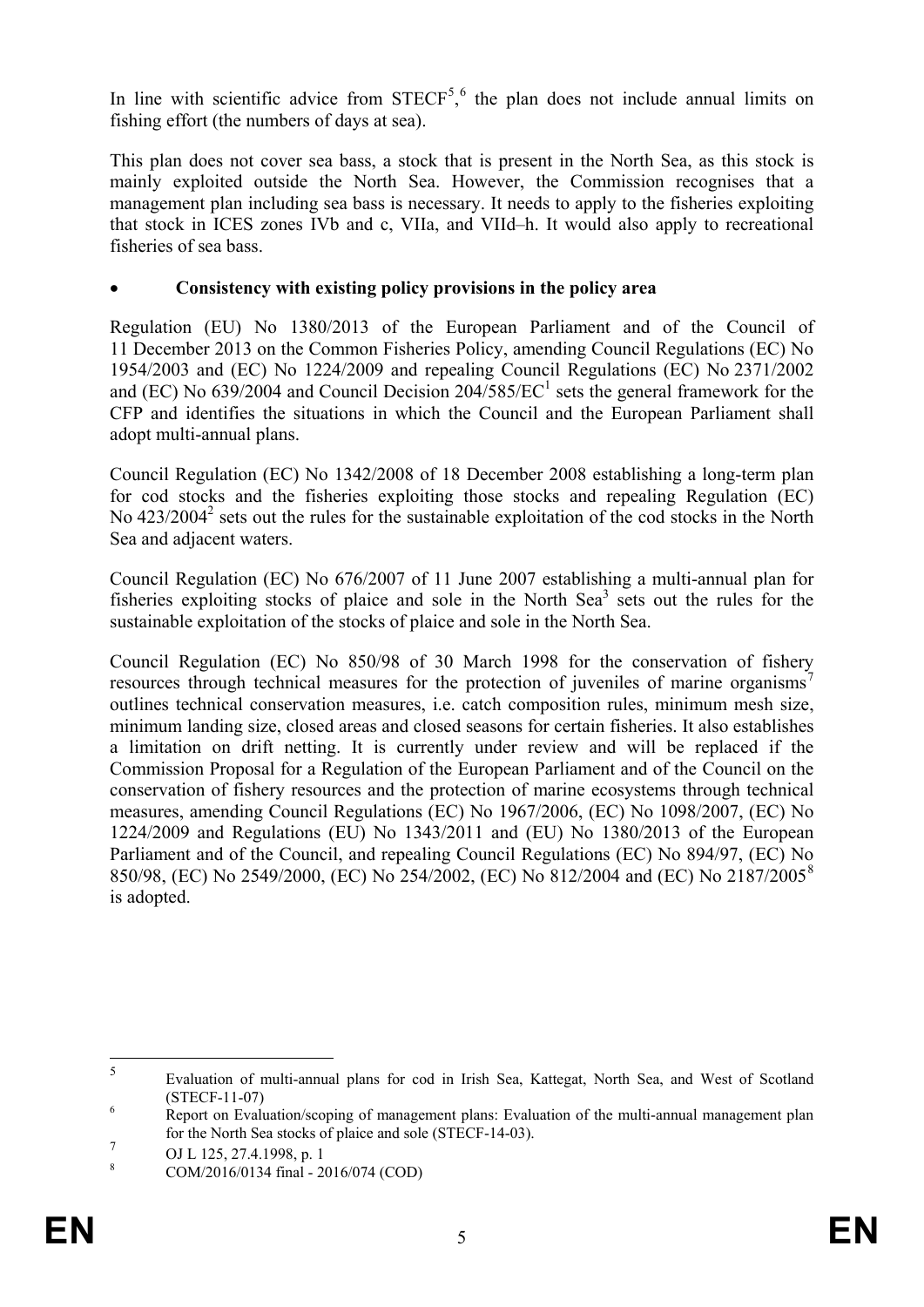The annual Council Regulations fixing the fishing opportunities and associated conditions for certain fish stocks and groups of fish stocks applicable in the North Sea set the TAC levels for the stocks concerned (most recent and currently binding is Council Regulation (EU) 2016/72 of 22 January 2016 fixing for 2016 the fishing opportunities for certain fish stocks and groups of fish stocks, applicable in Union waters and, for Union fishing vessels, in certain non-Union waters, and amending Regulation (EU) 2015/104<sup>[9](#page-6-0)</sup>).

Council Regulation (EC) No 1224/2009 establishing a Community control system for ensuring compliance with the rules of the common fisheries policy, amending Regulations (EC) No 847/96, (EC) No 2371/2002, (EC) No 811/2004, (EC) No 768/2005, (EC) No 2115/2005, (EC) No 2166/2005, (EC) No 388/2006, (EC) No 509/2007, (EC) No 676/2007, (EC) No 1098/2007, (EC) No 1300/2008, (EC) No 1342/2008 and repealing Regulations (EEC) No 2847/93, (EC) No 1627/94 and (EC) No 1966/2006<sup>[10](#page-6-1)</sup> (hereafter Council Regulation 1224/2009) sets the general control requirements for fisheries as well as specific control requirements for multi-annual plans.

## • **Consistency with other Union policies**

The proposal and its objectives are consistent with the Union's policies, especially environmental, social, market and trade policies.

## **2. LEGAL BASIS, SUBSIDIARITY AND PROPORTIONALITY**

## • **Legal basis**

Article 43(2) of the Treaty on the Functioning of the European Union.

## • **Subsidiarity principle**

Provisions of the proposal relate to the conservation of marine biological resources, measures that fall under the exclusive competence of the Union. Consequently the subsidiarity principle does not apply.

## • **Proportionality principle**

The proposed measures comply with the proportionality principle as they are appropriate, necessary and no other less restrictive measures are available to obtain the desired policy objectives.

## • **Choice of instrument**

Proposed instrument: Regulation of the European Parliament and of the Council.

<span id="page-6-0"></span> $^{9}$  OJ L 22, 28.1.2016, p. 1

<span id="page-6-1"></span><sup>10</sup> OJ L 343, 22.12.2009, p.1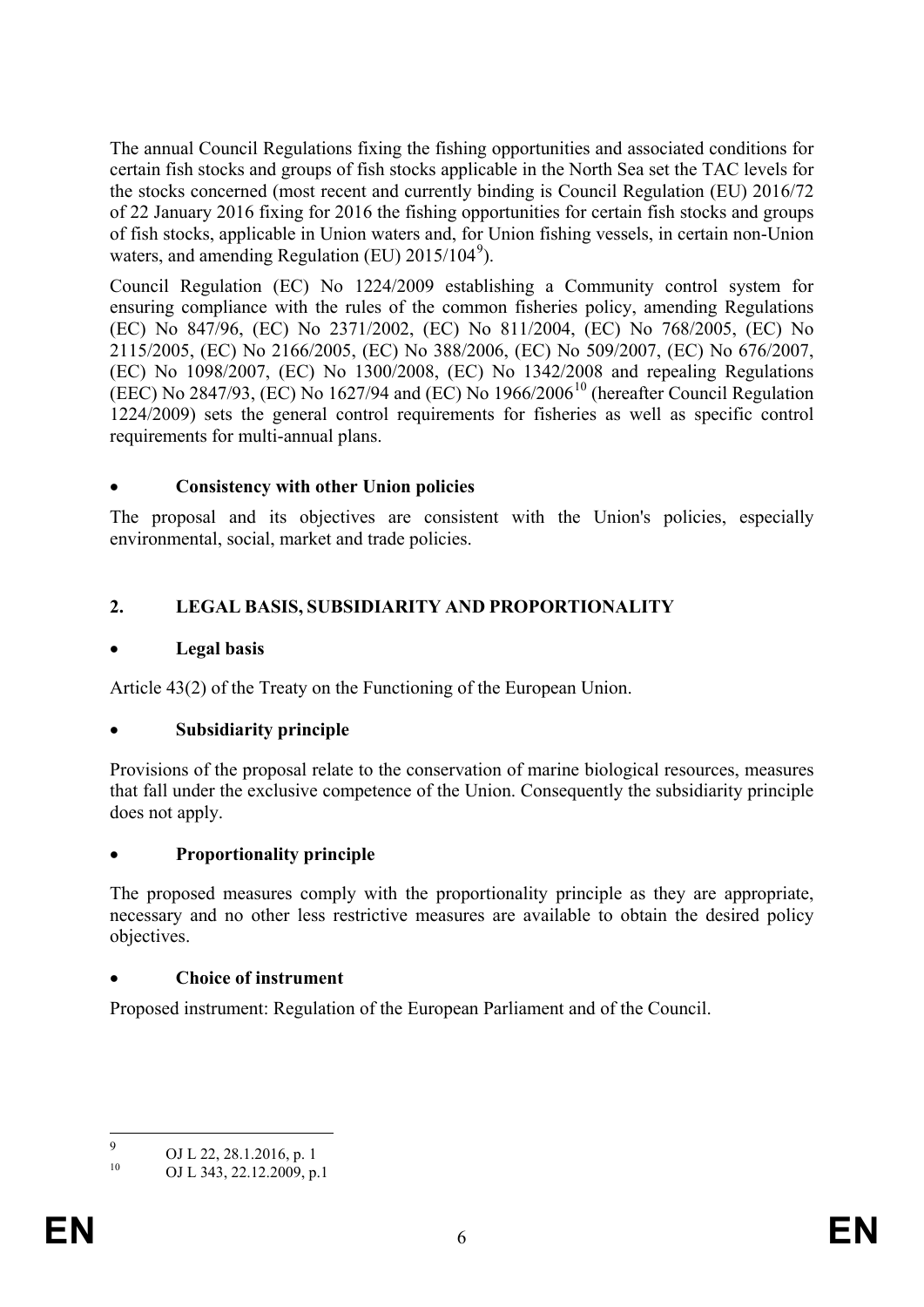### **3. RESULTS OF EX-POST EVALUATIONS, STAKEHOLDER CONSULTATIONS AND IMPACT ASSESSMENTS**

Consultation has taken place at different levels, including stakeholders, scientists, public (including public administations) and Commission services. It has followed a full evaluation process, set-up so that the initial tasks and questions to be addressed have been specified by DG MARE but the key inputs at all steps have come from scientists and other experts, and from stakeholders who have been fully involved throughout the process.

### • **Stakeholder consultations**

Stakeholders have been consulted in a targeted manner during the scoping exercise and through consultation with the North Sea Advisory Council  $(NSAC)^{11}$  $(NSAC)^{11}$  $(NSAC)^{11}$ . ACs are stakeholder organisations<sup>[12](#page-7-1)</sup>, established by the previous CFP reform in 2002, that bring together the industry (fishing, processing and marketing sectors) and other interest groups, such as environmental and consumers' organisations. ACs are separated by Sea Basins. Annex III of the Basic Regulation foresees an AC for the North Sea area – the North Sea Advisory Council (NSAC) - and delineates its exact area coverage to ICES Subarea IV and Division IIIa<sup>[13](#page-7-2)</sup>.

Two scoping workshops were organised by DG MARE. The first was held in Brussels on 27 February 20[14](#page-7-3)<sup>14</sup>. Participants included invited scientific experts and representatives of North Sea Member States and the North Sea and pelagic ACs. This workshop initiated discussion on the development and implementation of a mixed fishery multi-annual plan for the North Sea.

A second scoping workshop subsequently took place in Brussels from 29 to 30 September 2014<sup>[15](#page-7-4)</sup>. Participants included invited scientific experts, representatives of North Sea Member States and the North Sea AC. Its main objectives were to reach a shared understanding of the new legal and political framework for multi-annual plans, to discuss a draft outline of how the future MAP for the North Sea could look and, through break-out groups, to take forward collective thinking on the possible "building blocks" of the future plan.

Additionally there were discussions with the NSAC, through its Mixed Fisheries Focus Group, at meetings in October 2015 in Amsterdam and in March 2015 in Copenhagen<sup>11</sup>.

A wide ranging, internet-based, public consultation was carried out from 9 February to 4 May  $2015^{16}$  $2015^{16}$  $2015^{16}$ . A total of 25 detailed contributions were received from Member States, the Advisory Councils (ACs), industry representative organisations, NGOs, and the general public. The main conclusions were as follows:

<span id="page-7-2"></span>

<span id="page-7-1"></span><span id="page-7-0"></span><sup>11</sup> http://www.nsrac.org<br>
12 [http://ec.europa.eu/fisheries/documentation/publications/cfp\\_factsheets/racs\\_en.pdf](http://ec.europa.eu/fisheries/documentation/publications/cfp_factsheets/racs_en.pdf)<br>
13 The NE Atlantic (amongst other sea areas) is divided into statistical rectangles. Various combinations of these rectangles are combined by ICES to give different areas, sub-areas, divisions and sub-divisions.

<span id="page-7-3"></span>Various combinations of these ICES "zones" are used to define fish stocks in the ICES area.<br>Scoping workshop on mixed fisheries management for the North Sea, Brussels, 27.02.2014. Overview.<br>Ref.Ares (2015) 2301118-02/06/20

<span id="page-7-4"></span> $2<sup>nd</sup>$  Scoping workshop: mixed fisheries management for North Sea demersal stocks. Overview of the discussions. Ref.Ares (2015) 2300556-02/06/2015.

<span id="page-7-5"></span>discussions. Ref.ares (2015) 2300666-02/06/2016.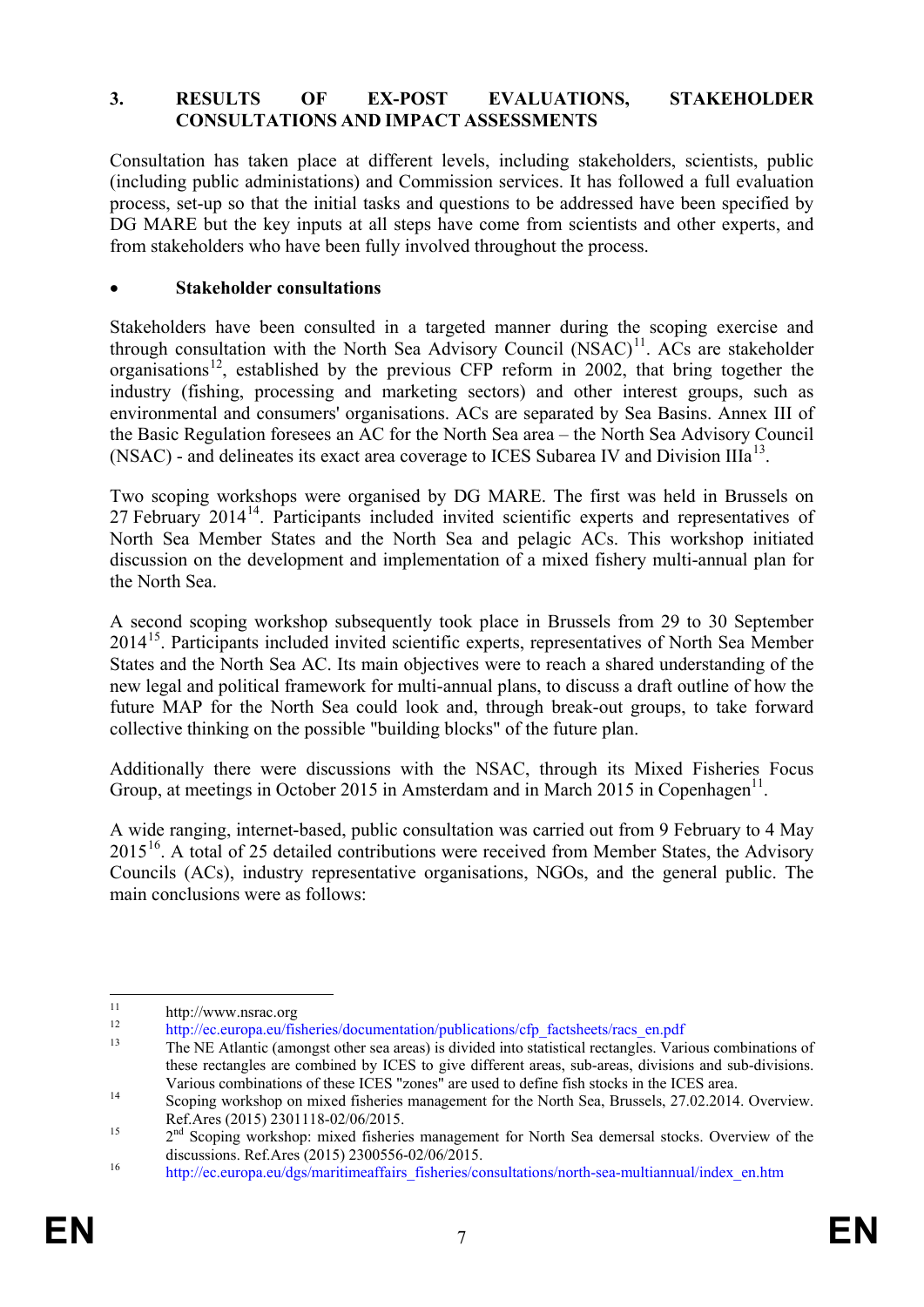- Current management plans are too prescriptive and too complex. They need to be replaced with legislation that is based on strategic objectives and general principles;
- Any new management plans should take into account mixed-fisheries interactions;
- The landing obligation presents a major challenge, not only to the fishing industry but also the Member States in the allocation of quotas to the fleets;
- Detailed rules should be managed at a regional level, but there has to be coherence with management plans for neighbouring areas;
- Many contributors agree on cod, haddock, saithe, whiting, sole, plaice and *Nephrops* as the main target species. There are varying points of view on the inclusion of additional target species and on the level of protection of other species. In general, the Member States and the fishing industry favour a focus on the main target species, whereas the NGOs want specific objectives for each of the harvested species in the North Sea;
- Technical measures introduced on the basis of the management plan should be agreed on at a regional level.

## • **Collection and use of expertise**

Most of the work and consultation necessary to cover the evaluation of the existing legislation has been carried out by scientists working through the auspices of the Scientific, Technical and Economic Committee on Fisheries  $(STECF)^{17}$  $(STECF)^{17}$  $(STECF)^{17}$  and the International Council for the Exploration of the Sea  $(ICES)^{18}$  $(ICES)^{18}$  $(ICES)^{18}$  as well as by the Marine Resources Assessment Group (MRAG) under a framework contract with the Commission.

## • **Ex-post evaluations/fitness checks of existing legislation**

STECF, ICES and MRAG had conducted a number of evaluations of the current management plan for cod stocks<sup>2</sup> (hereafter referred to as "the cod plan") and the management plan for North Sea sole and plaice<sup>3</sup> (hereafter called "the flatfish plan") prior to the reform of the CFP. In the case of the flatfish plan, an impact assessement of options from the first "recovery stage" to the second "management stage" of the plan was carried out by the  $MRAG<sup>19</sup>$  $MRAG<sup>19</sup>$  $MRAG<sup>19</sup>$  in 2009, as such a revision is foreseen in the plan itself once both stocks are observed to be within safe biological limits for two consecutive years. An STECF expert group that met in Vigo in October  $2010^{20}$  $2010^{20}$  also evaluated the flatfish plan.

<span id="page-8-0"></span><sup>&</sup>lt;sup>17</sup> [Commission Decision of 26 August 2005 establishing a Scientific, Technical and Economic Committee](http://eur-lex.europa.eu/legal-content/EN/TXT/PDF/?uri=CELEX:32005D0629&qid=1433232857925&from=EN) for Fisheries (2005/629/EC).

<span id="page-8-2"></span><span id="page-8-1"></span>[for Fisheries \(2005/629/EC\).](http://eur-lex.europa.eu/legal-content/EN/TXT/PDF/?uri=CELEX:32005D0629&qid=1433232857925&from=EN) <sup>18</sup> <http://www.ices.dk/explore-us/what-we-do/Pages/default.aspx> <sup>19</sup> [Economic and social impacts of multi-annual management plans for North Sea plaice and sole, Final](https://www.mrag.co.uk/experience/studies-field-cfp-and-maritime-affairs-no-fish200609-lot-4-impact-assessment-studies-0)  [Report Fish/2006/09](https://www.mrag.co.uk/experience/studies-field-cfp-and-maritime-affairs-no-fish200609-lot-4-impact-assessment-studies-0)<br><sup>20</sup> Report of the Sub Group on Management Objectives and Strategies (SGMOS 10-06). Part b) Impact

<span id="page-8-3"></span>[assessment of North Sea plaice and sole multi-annual plan.](http://stecf.jrc.ec.europa.eu/documents/43805/44893/10-10_SG-MOS+10-06+-+Impact+ns+plaice+and+sole_JRC61990.pdf)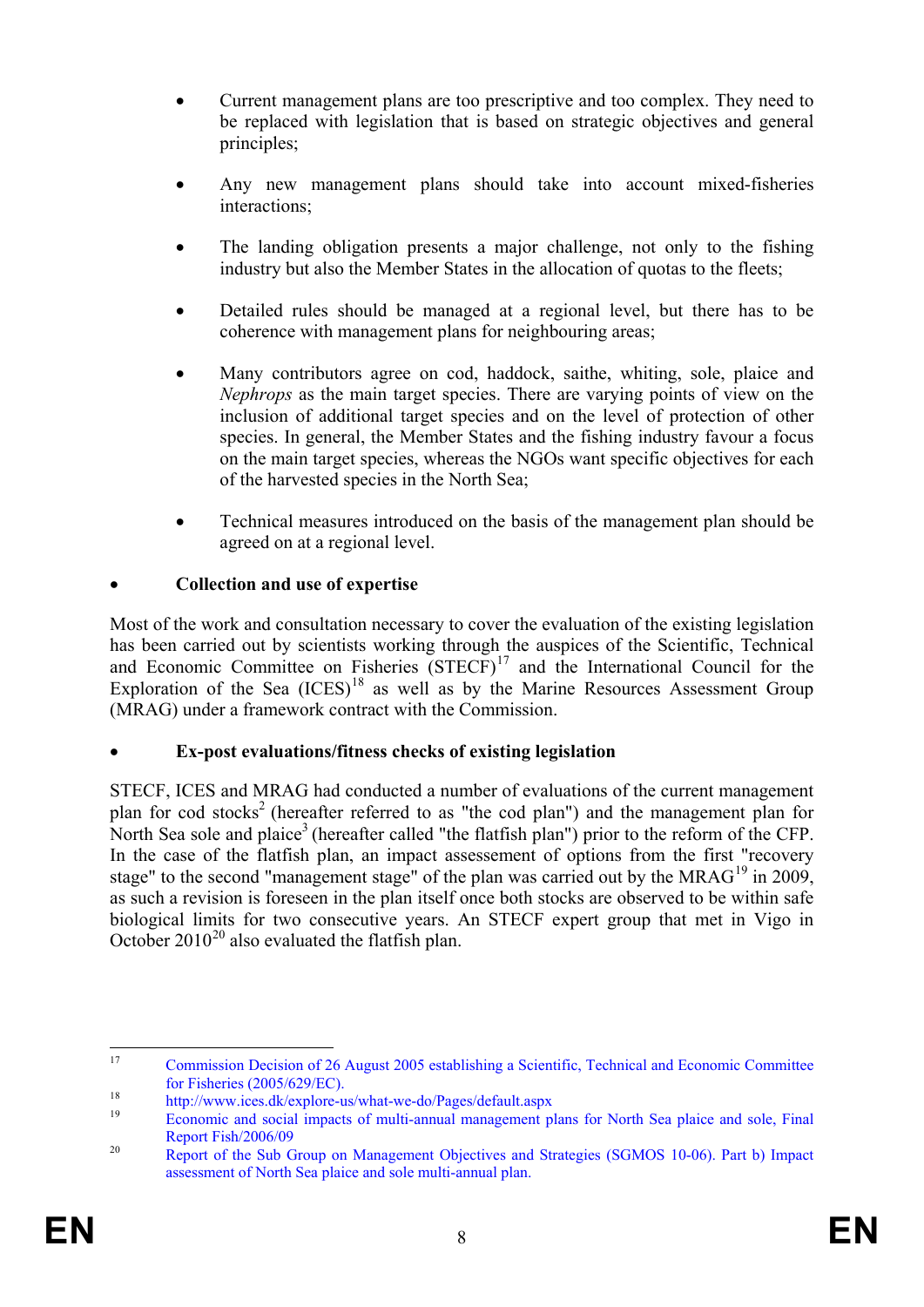Two meetings took place in 2011 to perform a retrospective review of a number of management plans, including the cod plan<sup>2</sup>: these were a combined STECF/ICES expert group in Copenhagen in February/March  $2011<sup>21</sup>$  $2011<sup>21</sup>$  $2011<sup>21</sup>$  and a follow-up meeting in Hamburg in June 2011<sup>5</sup>. Both meetings were open to participants from NSAC and Member State administrations. Among the conclusions of these analyses were that the cod plan<sup>2</sup> would benefit from linking to plans for *Nephrops* and haddock, whiting, saithe, sole and plaice in the North Sea and that the plan had not controlled fishing mortality as had been envisaged.

The Commission Services took no action to revise either plan at that time due to an interinstitutional dispute over management competencies. Once an Inter-Institutional Task Force to resolve the dispute had presented its conclusions<sup>[22](#page-9-1)</sup>, and following the adoption of the new CFP, work on the evaluations could take into account the new political context.

In 2014, an STECF expert group met in Varese, Italy, from 10 to 14 March, to prepare a retrospective evaluation of the flatfish plan7. The evaluation was reviewed by STECF at their plenary meeting in Brussels later in March 2014.[23](#page-9-2)

The current management plans are considered by Member States, the fishing industry, scientists<sup>[24](#page-9-3)</sup>, <sup>25</sup>, <sup>26</sup>, <sup>[27](#page-9-6)</sup>, <sup>28</sup>, <sup>[29](#page-9-8)</sup>, <sup>30</sup>, <sup>[31](#page-9-10)</sup>, <sup>32</sup>, <sup>[33](#page-9-12)</sup>, <sup>[34](#page-9-13)</sup> and environmental organisations as ineffective, overly prescriptive, unnecessarily burdensome and economically damaging for the EU fishing industry. In particular, the "days at sea" regime has been at the centre of criticism. In its evaluation of the cod plan<sup>2</sup>, STECF concluded that the plan had not controlled fishing mortality as envisaged and that the short-term economic impacts of the management plan were not clear. With regards to the flatfish plan, STECF concluded that the observed recovery of sole and plaice was unlikely to stem from limitations on days at  $sea^{25}$ .

<span id="page-9-0"></span><sup>&</sup>lt;sup>21</sup> [Report on Scoping for Impact Assessments for Baltic cod and Evaluation of Cod in Kattegat, North](http://stecf.jrc.ec.europa.eu/documents/43805/76311/2011-04_EWG+11-02+-+Scoping+cod+plans_JRC64951.pdf) Sea, West of Scotland and Irish Sea (STECF-11-02).

<span id="page-9-1"></span>[http://www.europarl.europa.eu/meetdocs/2009\\_2014/documents/pech/dv/taskfor/taskforce.pdf](http://www.europarl.europa.eu/meetdocs/2009_2014/documents/pech/dv/taskfor/taskforce.pdf)<br>Report on Evaluation/scoping of management plans: Evaluation of the multi-annual management plan

<span id="page-9-3"></span><span id="page-9-2"></span>[for the North Sea stocks of plaice and sole \(STECF-14-03\).](http://stecf.jrc.ec.europa.eu/documents/43805/704266/2014-04_STECF+14-03+-+NS+plaice+and+sole+management+plan_JRC89797.pdf)<br>
<sup>24</sup> [http://ec.europa.eu/fisheries/reform/impact\\_assessments\\_en.htm](http://ec.europa.eu/fisheries/reform/impact_assessments_en.htm)<br>
<sup>25</sup> 45th Plenary Meeting Report of the Scientific, Technical and Economic Committee for Fish

<span id="page-9-6"></span>

<span id="page-9-5"></span><span id="page-9-4"></span><sup>(</sup>PLEN-14-01).<br> [http://www.europarl.europa.eu/RegData/etudes/STUD/2015/540360/IPOL\\_STU\(2015\)540360\\_EN.pdf](http://www.europarl.europa.eu/RegData/etudes/STUD/2015/540360/IPOL_STU(2015)540360_EN.pdf)<br> [http://ec.europa.eu/fisheries/documentation/studies/socio\\_economic\\_dimension/index\\_en.htm](http://ec.europa.eu/fisheries/documentation/studies/socio_economic_dimension/index_en.htm)<br>
http://www.socioec.eu/ima

<span id="page-9-8"></span><span id="page-9-7"></span><sup>206%208%20</sup>Management%20Measures%20North%20Sea%2026%2003%202012.pdf <sup>29</sup> [MRAG et al. \(2014\).](http://ec.europa.eu/fisheries/documentation/studies/technical-conservation-measures/index_en.htm) A study in support of the development of a new Technical conservation measures framework within a reformed CFP. Lot 2: retrospective and prospective evaluation on the Common

<span id="page-9-9"></span>fisheries policy, excluding its international Dimension. Brussels. 265pp.<br>
30 http://www.europarl.europa.eu/RegData/etudes/etudes/join/2014/529053/IPOL-<br>
9 PECH ET(2014)529053 EN.pdf

<span id="page-9-10"></span> $P$ <sup>31</sup> [http://stecf.jrc.ec.europa.eu/documents/43805/830996/2014-11\\_STECF+14-19+-](http://stecf.jrc.ec.europa.eu/documents/43805/830996/2014-11_STECF+14-19+-+Landing+Obligations+-+part+4_JRC93045.pdf)

[<sup>+</sup>Landing+Obligations+-+part+4\\_JRC93045.pdf](http://stecf.jrc.ec.europa.eu/documents/43805/830996/2014-11_STECF+14-19+-+Landing+Obligations+-+part+4_JRC93045.pdf)<br>32 [http://stecf.jrc.ec.europa.eu/documents/43805/364146/2012-07\\_STECF+12-14+-](http://stecf.jrc.ec.europa.eu/documents/43805/364146/2012-07_STECF+12-14+-+Management+plans+II+-+area+definitions_JRC73150.pdf)

<span id="page-9-12"></span><span id="page-9-11"></span>

[<sup>+</sup>Management+plans+II+-+area+definitions\\_JRC73150.pdf](http://stecf.jrc.ec.europa.eu/documents/43805/364146/2012-07_STECF+12-14+-+Management+plans+II+-+area+definitions_JRC73150.pdf)<br><http://www.myfishproject.eu/project-myfish/deliverables>

<span id="page-9-13"></span><sup>34</sup> [Poseidon Aquatic Resource Management Lot 2 Study. Administrative experience with effort](http://www.consult-poseidon.com/fishery-reports/ECE%20642%20Poseidon%20Effort%20management%20final%20dec2010.pdf)  [management concerning the NE Atlantic \(December 2010\).](http://www.consult-poseidon.com/fishery-reports/ECE%20642%20Poseidon%20Effort%20management%20final%20dec2010.pdf)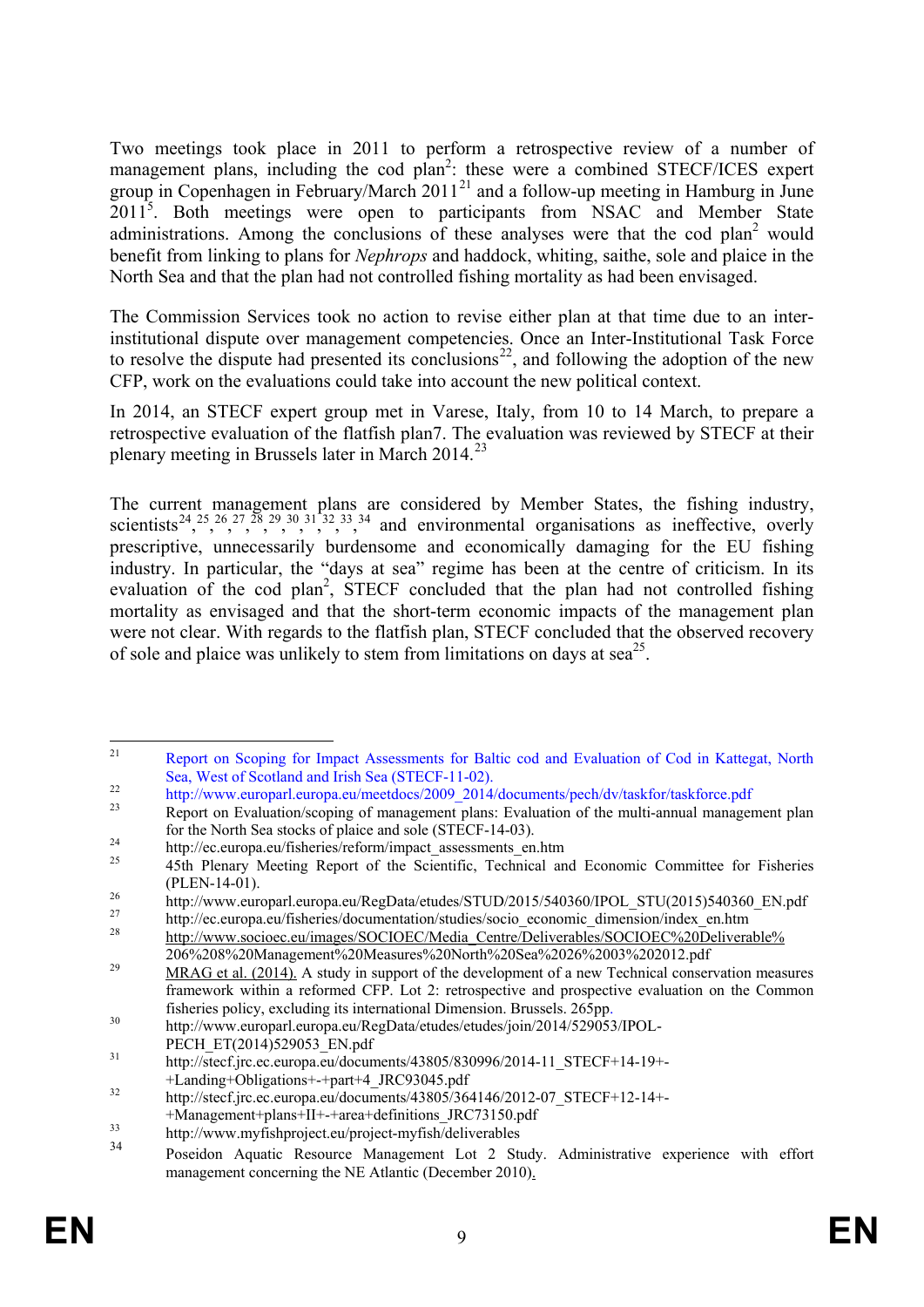The cod plan<sup>2</sup> has also been heavily criticised for envisaging further restrictions even when the cod stock in the North Sea started to recover in recent years. Its effect has been not only to limit fishing for cod in the North Sea, which accounts for approximately 5% of the fish landed, but also to prevent fishing vessels from leaving port even when they own fishing quota for the 95% of other fish. That situation has been criticised as grossly unfair and disproportionate throughout the fishing sector.

The days at sea regime has also been criticised by some stakeholders for having perverse effects that damage the environment rather than preserving fish stocks, for instance because vessels with a limited budget of fishing days have to fish close to shore where juvenile fish concentrates. Similarly, the North Sea fishing industry has argued in the Public Consultation to this initiative that severe restrictions on the time they can spend at sea makes it more difficult for them to seek fishing areas with lower cod abundance, so the restrictions exacerbate the problem of unwanted cod catches in the mixed fisheries. Moreover, the days at sea management scheme has created significant administrative burden for the Commission and Member State authorities.

## • **Impact assessment**

The impact assessment for a North Sea multi-annual plan has taken place in the context of the new CFP and the redrafting of the Technical Measures regulations. The new CFP includes, *inter alia*, a new landing obligation, a timeline to reach maximum sustainable yield (MSY) and Regionalisation. Against this background, a number of reports, studies and contracts have provided background on these issues. These include:

- the reform of the  $CFP:^{24}$
- impacts of the introduction of the landing obligation; $^{25,26}$
- socio-economic dimensions of the  $CFP<sub>1</sub><sup>27,28</sup>$
- the development of a new technical measures regulation; $^{29}$
- mixed fisheries issues in the  $EU^{30}$ , including dealing with choke effects;  $31$
- considerations on management areas for the new multi-annual plans; $^{32}$
- considerations of managing using  $MSY<sup>33</sup>$

Two legislative options were examined in detail: (Option 1 - to manage using the Basic Regulation and Option 2 - to establish a single mixed fishery multi-annual plan). In addition, several sub-options for Option 2 were considered, concerning: (i) the delineation of the areas, (ii) the choice of method for facilitating the introduction of the landing obligation, (iii) the choice of the  $F_{MSY}$  ranges, (iv) the choice of the species covered by the plan, (v) the date by which  $F_{MSY}$  shall be achieved, and (vi) the timeframe for rebuilding stocks to precautionary levels. The preferred choice for the first 4 variables could be made based on a qualitative analysis. The latter two variables were examined through a quantitative impact analysis and compared to Option 1.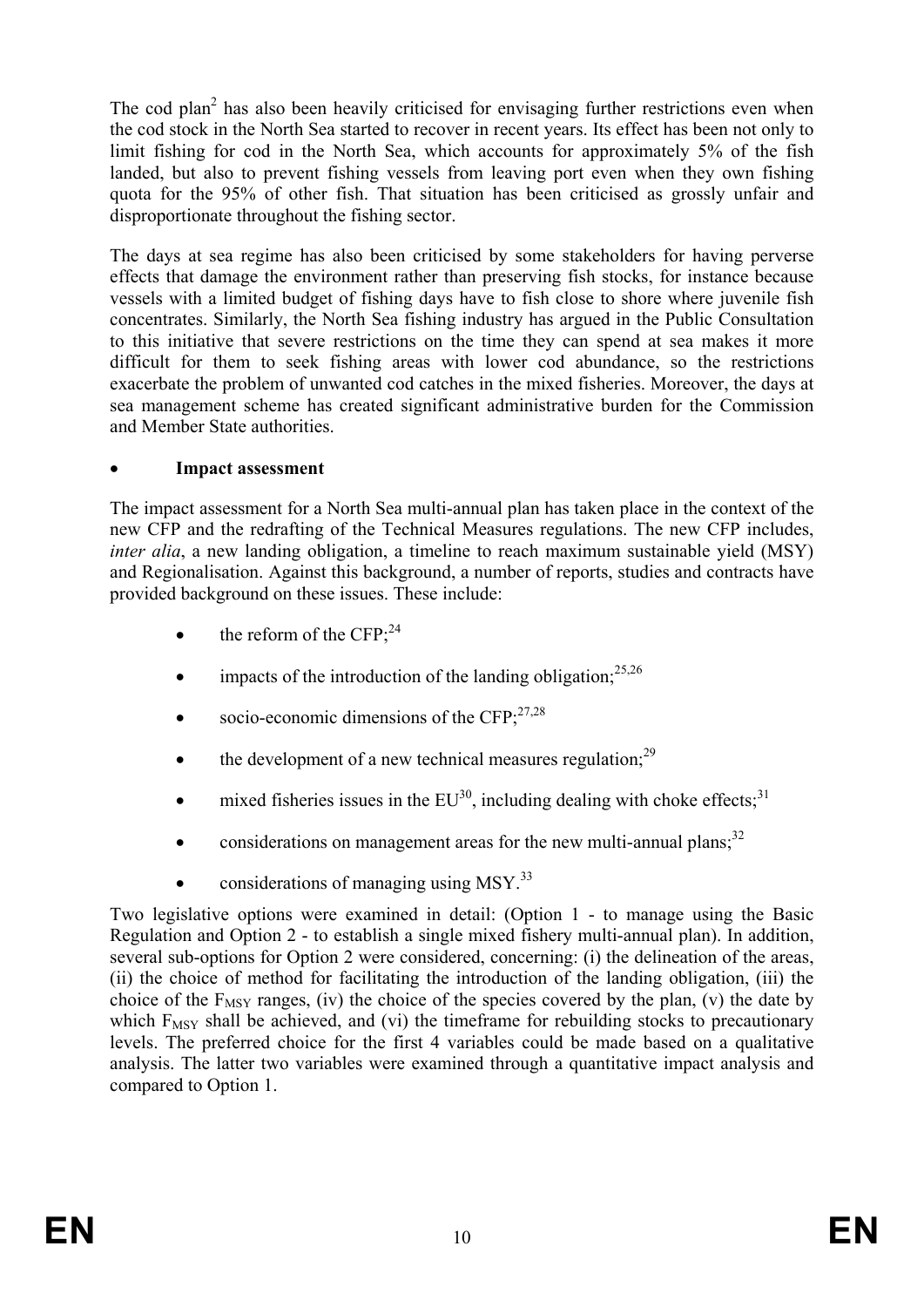The preferred choice is Option 2 (a single mixed fishery multi-annual plan), wherein  $F_{MSV}$  is achieved by 2020 at the latest and stocks are rebuilt to within precautionary levels quickly. Once  $F_{MSY}$  has been reached for any particular stock, exploitation should not exceed  $F_{MSY}$  for that stock. The preferred option (a single mixed fishery multi-annual plan for North Sea demersal fisheries) is much more effective in reaching any of the objectives of this initiative than Option 1 (the Basic Regulation). Option 2 has positive environmental impacts compared to Option 1. On average, the economic and social impacts are also positive compared to Option 1. The positive effects are further enhanced by the preferred sub-options "reaching  $F_{MSY}$  by 2020 at the latest" and "fast recovery period". Economically, on average, profitability will be increased, mostly due to reduced variable costs and due to the availability of fishing resources. Socially, the administrative burden on SMEs will decrease and jobs will be preserved. Environmentally, a "fast recovery period" reduces the risk of stock collapse and increases average biomass.

Additionally, the abolition of the unpopular days at sea regime and the requirement of single area fishing will simplify the legal framework and reduce administrative burden on Member States and industry.

## • **Regulatory fitness and simplification**

Although this plan is not linked to REFIT, it reduces regulatory burdens as it would repeal two regulations to be merged in this plan.

Council Regulation (EC) No 1342/2008 of 18 December 2008 establishing a long-term plan for cod stocks and the fisheries exploiting those stocks and repealing Regulation (EC) No 423/2004 sets out the rules for the sustainable exploitation of the cod stocks in the North Sea and adjacent waters<sup>2</sup>.

Council Regulation (EC) No 676/2007 of 11 June 2007 establishing a multi-annual plan for fisheries exploiting stocks of plaice and sole in the North Sea sets out the rules for the sustainable exploitation of the stocks of plaice and sole in the North Sea $^3$ .

The vast majority (98%) of the businesses in the North Sea demersal catching and processing sector are SMEs or micro-enterprises. The current system imposes important economic cost on businesses and especially SMEs; those losses are being caused by complex regulation and will be avoided in future (direct benefits of simplification). Sustainable exploitation will give higher profitability leading to improved economic performance. Fishermen will have more liberty to decide where and when to fish. With the elimination of the fishing effort regime not only is the administrative burden, including heavy reporting, of the industry reduced, but also the burden of the national administrations processing and monitoring such reports.

## • **Fundamental rights**

Not applicable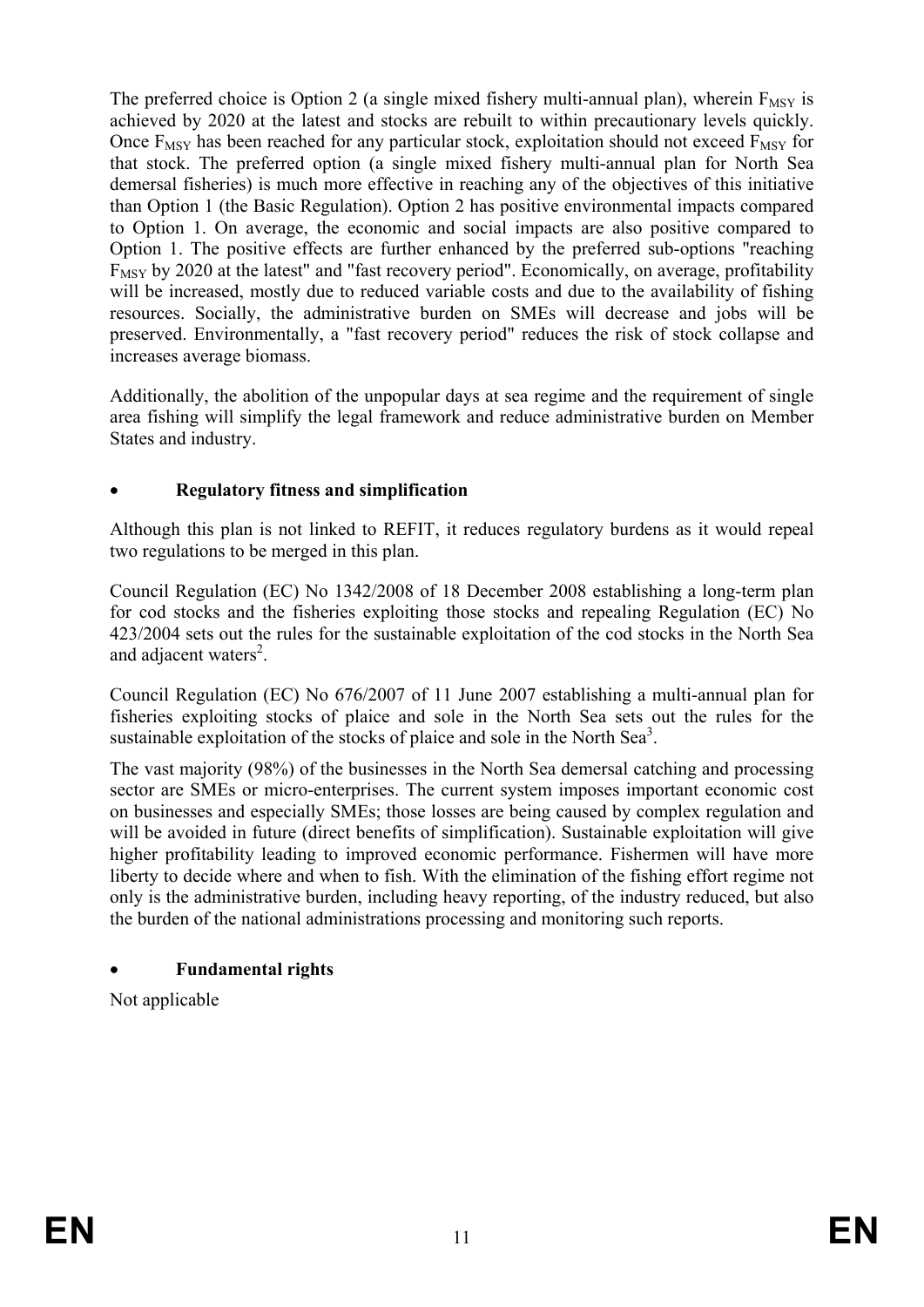## **4. BUDGETARY IMPLICATIONS**

No budgetary implications

## **5. OTHER ELEMENTS**

Implementation plans and monitoring, evaluation and reporting arrangements

Council Regulation  $1224/2009^{10}$  provides for the legislative framework of control, inspection and enforcement to ensure compliance with the rules of the CFP. In line with Article 43 of this Regulation multi-annual plans should determine the thresholds above which catches of stocks subject to multi-annual plans be landed in designated ports. In addition, the plan introduces area,- and fisheries-specific rules as regards the prior notification requirements set out in Article 17 of Council Regulation 1224/2009.

The plan foresees the periodic evaluation of its impact on the stocks concerned based on scientific advice. It is paramount to identify an appropriate period for such evaluation: a period that allows for regionalised measures to be adopted, implemented and to show effects on the stocks and fishery. It should also take account of the working method of scientific bodies, including their regular benchmarking. Recently, scientific advice could not be delivered due to insufficient data or trends to be evaluated, when the evaluation concerned a period of three years. Accordingly, the plan should be evaluated every five years.

In this respect it has to be noted that the periodic evaluation of the impact of the plan does not prevent the legislators from amending the plan, should it be required by new scientific, political or socio-economic development.

## • **Detailed explanation of the specific provisions of the proposal**

In accordance with the overall ambition of the CFP on the conservation of fisheries resources and with specific regards to Articles 9 and 10 of the Basic Regulation which request the development of multi-annual plans, the main elements of the plan are:

- The scope of the plan is demersal stocks and the fisheries exploiting those stocks in the North Sea;
- Objectives and targets (achieve levels of fishing mortality consistent with the principle of maximum sustainable yield). In accordance with Article 10 of the Basic Regulation the targets should be quantifiable. The proposed targets are expressed as fishing mortality ranges around  $F_{MSY}$  as advised by ICES. These F<sub>MSY</sub> ranges allow for a maximum sustainable yield-based management for the stocks concerned, and appear to allow for adaptations in case of changes in the scientific advice, while at the same preserving a high level of predictability;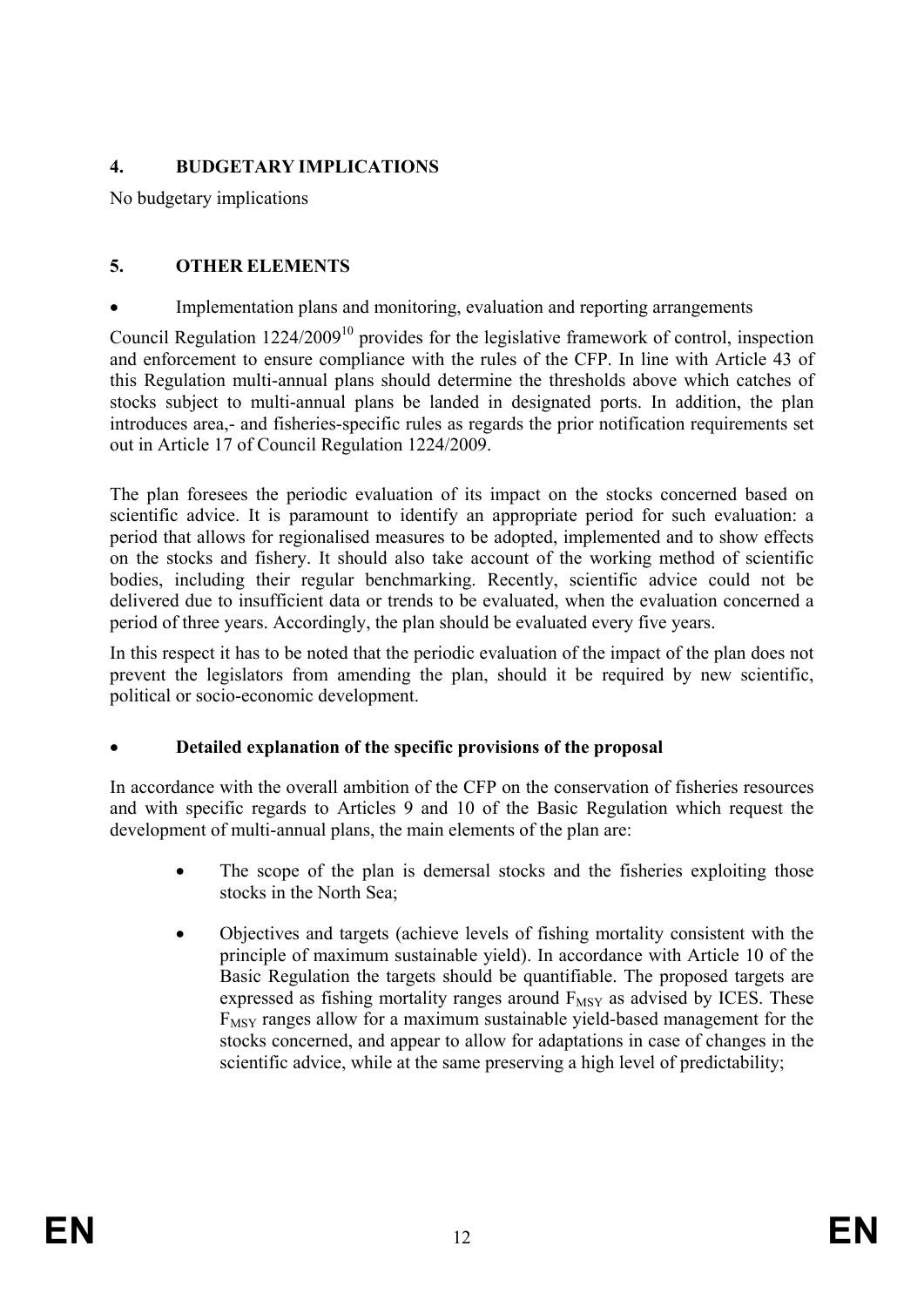- Conservation reference points, expressed in tonnes of spawning stock biomass or abundance in numbers, included in the plan are determined by ICES, usually through their benchmarking exercise. In the absence of advice on spawning stock biomass or abundance reference points, action should be taken when scientific advice states that a stock is under threat.
- Safeguards and specific conservation measures are linked to the conservation reference points. When scientific advice states that any of the stocks concerned is below that point, the TAC for that stock should be reduced This measure may be complemented as necessary by measures such as technical measures, Commission or Member State emergency measures.
- Provisions related to the landing obligation to be adopted under regionalisation are necessary for allowing for possible future exemptions from the landing obligation for species for which scientific evidence demonstrates high survival rates, and "*de minimis*" exemptions, in line with the development of scientific advice.
- Control provisions are provided on prior notifications, logbooks and designated ports. For the prior notification and logbook requirements it is necessary to adapt the general rules of Regulation 1224/2009 to the particularities of the North Sea and its demersal fisheries. As regards designated ports, Regulation 1224/2009 requires multi-annual plans to adopt thresholds above which catches of demersal stocks should only be landed in ports with enhanced control.
- Periodic evaluation of the plan based on scientific advice: the plan should be evaluated every five years. This period allows, initially, for the full implementation of the landing obligation and for regionalised measures to be adopted, implemented and to show effects on the stocks and fishery. This is also a minimum required period by scientific bodies. Recently, scientific advice could not be delivered due to insufficient data or trends to be evaluated, when the evaluation concerned a period of three years.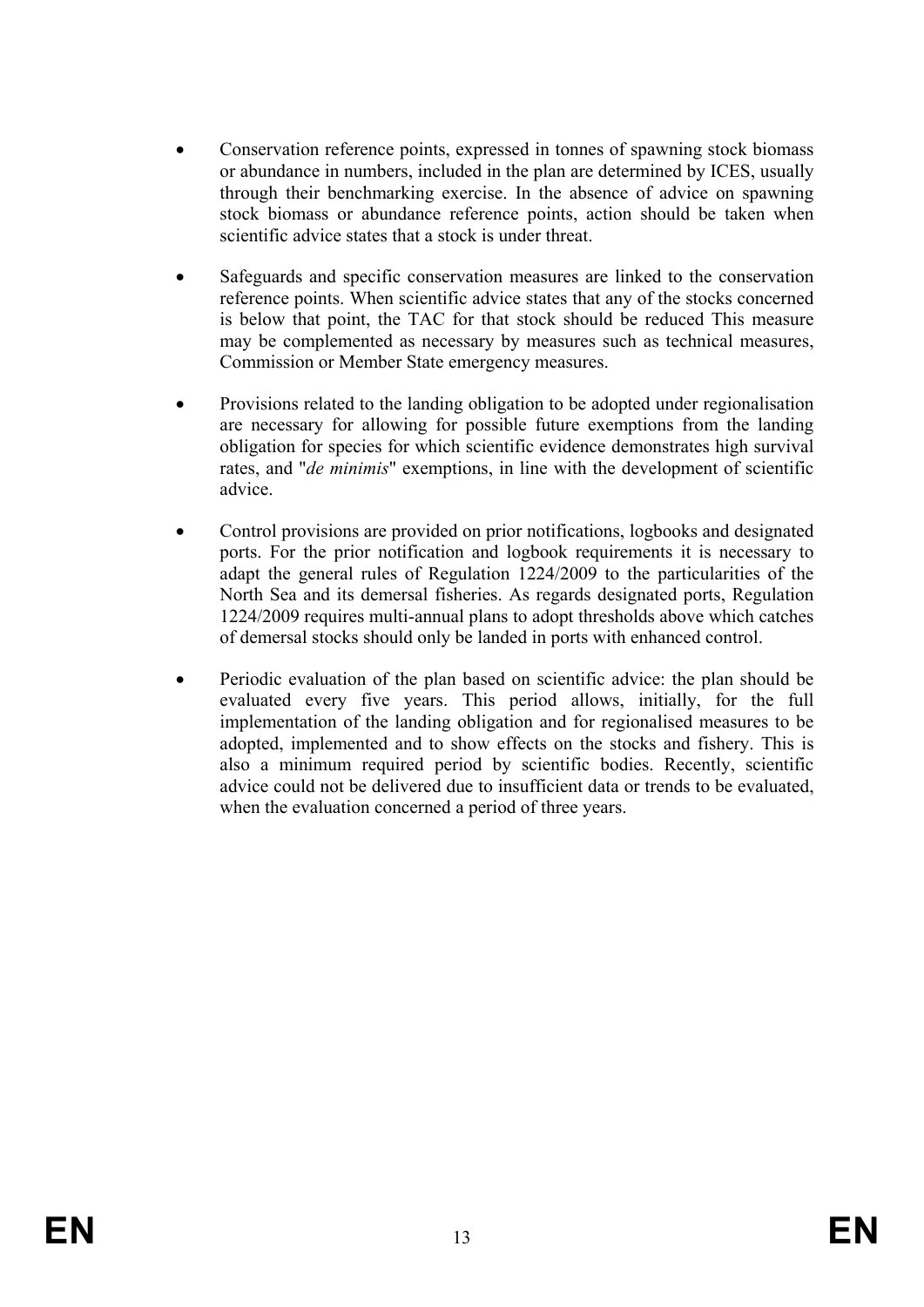## 2016/0238 (COD)

## Proposal for a

## **REGULATION OF THE EUROPEAN PARLIAMENT AND OF THE COUNCIL**

### **on establishing a multi-annual plan for demersal stocks in the North Sea and the fisheries exploiting those stocks and repealing Council Regulation (EC) 676/2007 and Council Regulation (EC) 1342/2008**

THE EUROPEAN PARLIAMENT AND THE COUNCIL OF THE EUROPEAN UNION,

Having regard to the Treaty on the Functioning of the European Union, and in particular Article 43(2) thereof,

Having regard to the proposal from the European Commission,

After transmission of the draft legislative act to the National Parliaments,

Having regard to the opinion of the European Economic and Social Committee<sup>[1](#page-14-0)</sup>,

Acting in accordance with the ordinary legislative procedure,

Whereas:

- (1) The United Nations Convention of 10 December 1982 on the Law of the Sea, to which the Union is a contracting party, provides for conservation obligations, including the maintaining or restoring populations of harvested species at levels which can produce the maximum sustainable yield (MSY).
- (2) At the World Summit on Sustainable Development at New York in 2015, the Union and its Member States committed themselves by 2020, to effectively regulate harvesting and end overfishing, illegal, unreported and unregulated fishing and destructive fishing practices and implement science-based management plans, in order to restore fish stocks in the shortest time feasible, at least to levels that can produce MSY as determined by their biological characteristics.

<span id="page-14-0"></span>

 $1$  OJ C […], […], p. […].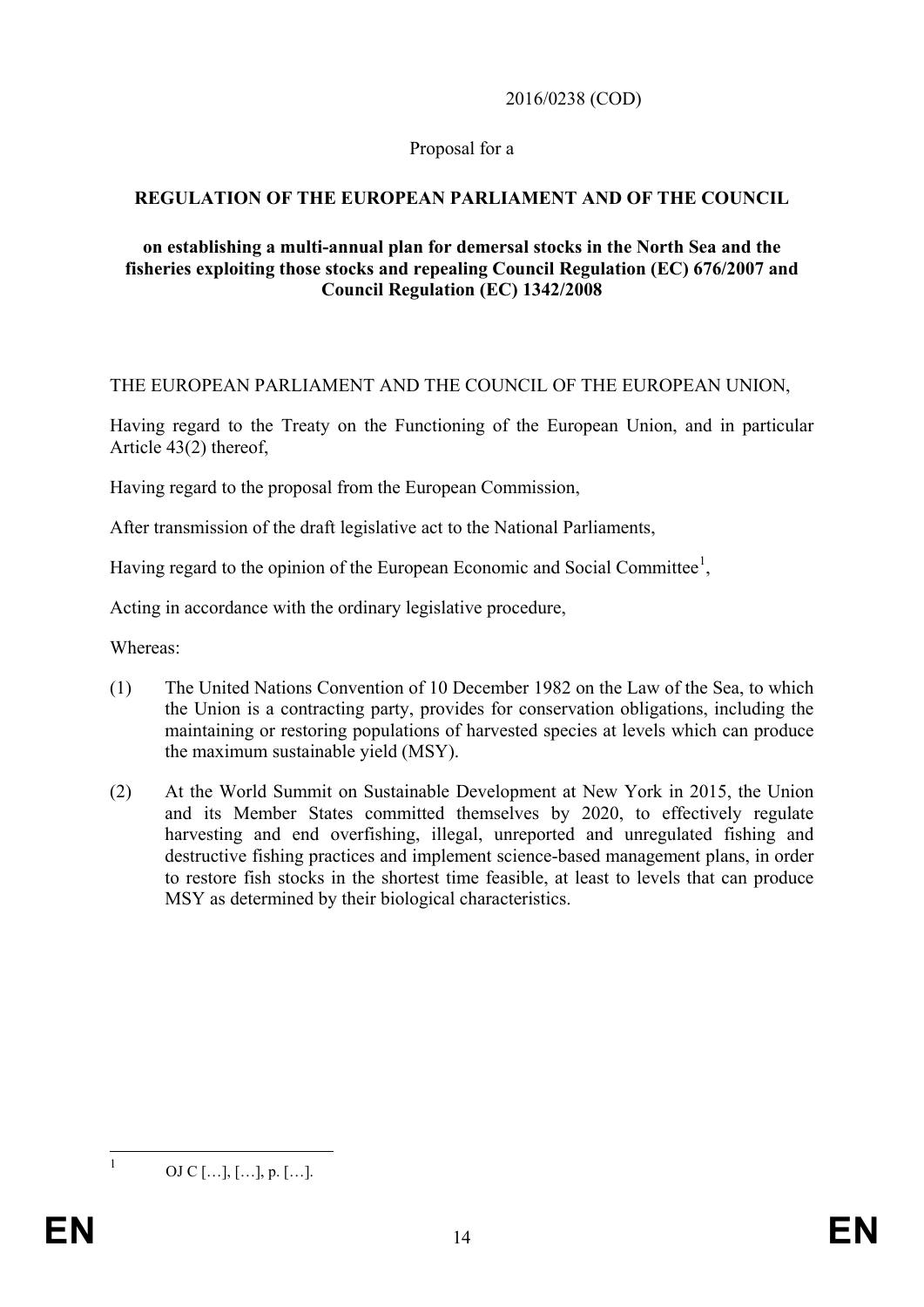- (3) Regulation (EU) No 1380/2013 of the European Parliament and of the Council[2](#page-15-0) establishes the rules of the Common Fisheries Policy (CFP) in line with the international obligations of the Union. The CFP is to contribute to the protection of the marine environment, to the sustainable management of all commercially exploited species, and in particular to the achievement of good environmental status by 2020, as set out in Article 1(1) of Directive 2008/56/EC of the European Parliament and of the Council<sup>[3](#page-15-1)</sup>.
- (4) The objectives of the CFP are, amongst others, to ensure that fishing and aquaculture are environmentally sustainable in the long-term, to apply the precautionary approach to fisheries management, and to implement the ecosystem-based approach to fisheries management.
- (5) For the achievement of the objectives of the CFP, a number of conservation measures are to be adopted as appropriate in any combination thereof, such as multi-annual plans, technical measures, fixing and allocation of fishing opportunities.
- (6) Pursuant to Articles 9 and 10 of Regulation (EU) No 1380/2013, multi-annual plans are to be based on scientific, technical and economic advice and contain objectives, quantifiable targets with clear timeframes, conservation reference points and safeguards.
- (7) Council Regulation (EC) No  $1342/2008^4$  $1342/2008^4$  $1342/2008^4$  and (EC) No  $676/2007^5$  $676/2007^5$  set out the rules for the sustainable exploitation of the stocks of cod, plaice and sole in the North Sea and adjacent waters. These and other demersal stocks are taken in mixed fisheries. Therefore, it is appropriate to establish a single multi-annual plan taking into account such technical interactions.
- (8) In addition, such a multi-annual plan should apply to all demersal stocks and their fisheries in the North Sea.

<span id="page-15-0"></span><sup>&</sup>lt;sup>2</sup> Regulation (EU) No 1380/2013 of the European Parliament and of the Council of 11 December 2013 on the Common Fisheries Policy, amending Council Regulations (EC) No 1954/2003 and (EC) No 1224/2009 and repealing Council Regulations (EC) No 2371/2002 and (EC) No 639/2004 and Council Decision 2004/585/EC (OJ L 354, 28.12.2013, p. 22)

<span id="page-15-1"></span>Directive 2008/56/EC of the European Parliament and of the Council of 17 June 2008 establishing a framework for community action in the field of marine environmental policy (Marine Strategy Framework Directive) (OJ L 164, 25.6.2008, p. 19)

<span id="page-15-2"></span>Framework Directive) (OC 2164, 26.6.2008, p. 19)  $\frac{1}{2}$  Council Regulation (EC) No 1342/2008 of 18 December 2008 establishing a long-term plan for cod stocks and the fisheries exploiting those stocks and repealing Regulation (EC) No 423/2004 (OJ L 348, 24.12.2008, p. 20).<br>
S Council Regulation (EC) No 676/2007 of 11 June 2007 establishing a multiannual plan for fisheries

<span id="page-15-3"></span>exploiting stocks of plaice and sole in the North Sea (OJ L 157, 19.6.2007, p. 1).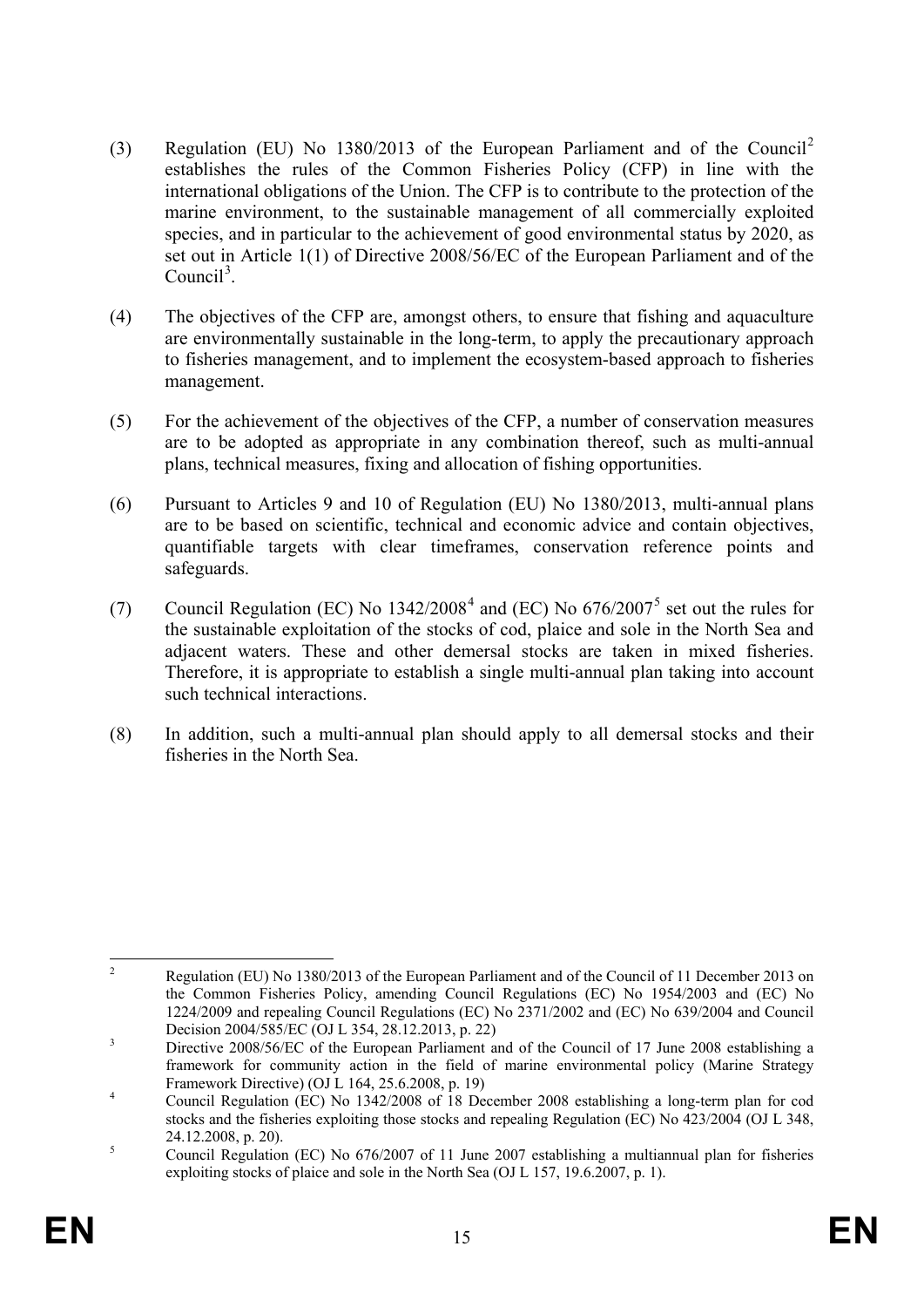- (9) Some demersal stocks are exploited both in the North Sea and in its adjacent waters (straddling stocks). Therefore the scope of the provisions of the plan relating to targets and safeguards for stocks that are mainly exploited in the North Sea should be extended for those areas outside the North Sea. In addition, for straddling stocks that are mainly exploited outside the North Sea, it is necessary to establish the targets and safeguards in multi-annual plans for areas outside the North Sea where they are mainly exploited with their scope extended into the North Sea.
- (10) The objective of this plan should be to contribute to the achievement of the objectives of the CFP, and especially reaching and maintaining MSY for the stocks concerned, contributing to the implementation of the landing obligation for demersal stocks subject to catch limits and contributing to the implementation of the ecosystem-based approach to fisheries management.
- (11) Article 16(4) of Regulation (EU) No 1380/2013 requires that fishing opportunities be fixed in accordance with the targets set out in the multi-annual plans.
- (12) It is appropriate to establish the target fishing mortality (F) that corresponds to the objective of reaching and maintaining MSY as ranges of values which are consistent with achieving maximum sustainable yield  $(F_{\text{MSY}})$ . Those ranges, based on scientific advice, are necessary in order to provide flexibility to take account of developments in the scientific advice, to contribute to the implementation of the landing obligation and to take into account the characteristics of mixed fisheries. The  $F_{MSY}$  ranges have been calculated by the International Council for the Exploration of the Sea (ICES) and are derived to deliver no more than a 5% reduction in long-term yield compared to  $MSY^6$  $MSY^6$ . The upper limit of the range is capped, so that the probability of the stock falling below B<sub>lim</sub> or Abundancelimit is no more than 5%. That upper limit also conforms to the ICES "advice rule"<sup>[7](#page-16-1)</sup>, which indicates that when the spawning biomass or abundance is in a poor state, F be reduced to a value that does not exceed an upper limit equal to the  $F_{MSY}$  point value multiplied by the spawning biomass or abundance in the TAC year divided by MSY  $B_{trigger}$  or Abundance $_{limit}$ . ICES uses these considerations and advice rule in its provision of scientific advice on fishing mortality and catch options.
- (13) For the purposes of fixing fishing opportunities, there should be an upper threshold for  $F_{MSY}$  ranges in normal use and, provided that the stock concerned is considered to be in a good state, an upper limit for certain cases. It should only be possible to fix fishing opportunities up to the upper limit if, on the basis of scientific advice or evidence, it is necessary for the achievement of the objectives laid down in this Regulation in mixed fisheries or necessary to avoid harm to a stock caused by intra- or inter-species stock dynamics, or in order to limit the year-to-year variations in fishing opportunities.

<span id="page-16-0"></span><sup>&</sup>lt;sup>6</sup> EU request to ICES to provide  $F_{MSY}$  [ranges for selected North Sea and Baltic Sea stocks](http://www.ices.dk/sites/pub/Publication%20Reports/Advice/2015/Special_Requests/EU_FMSY_ranges_for_selected_NS_and_BS_stocks.pdf) [General context of ICES advice, July 2015.](http://www.ices.dk/sites/pub/Publication%20Reports/Advice/2015/2015/General_context_of_ICES_advice_2015.pdf)

<span id="page-16-1"></span>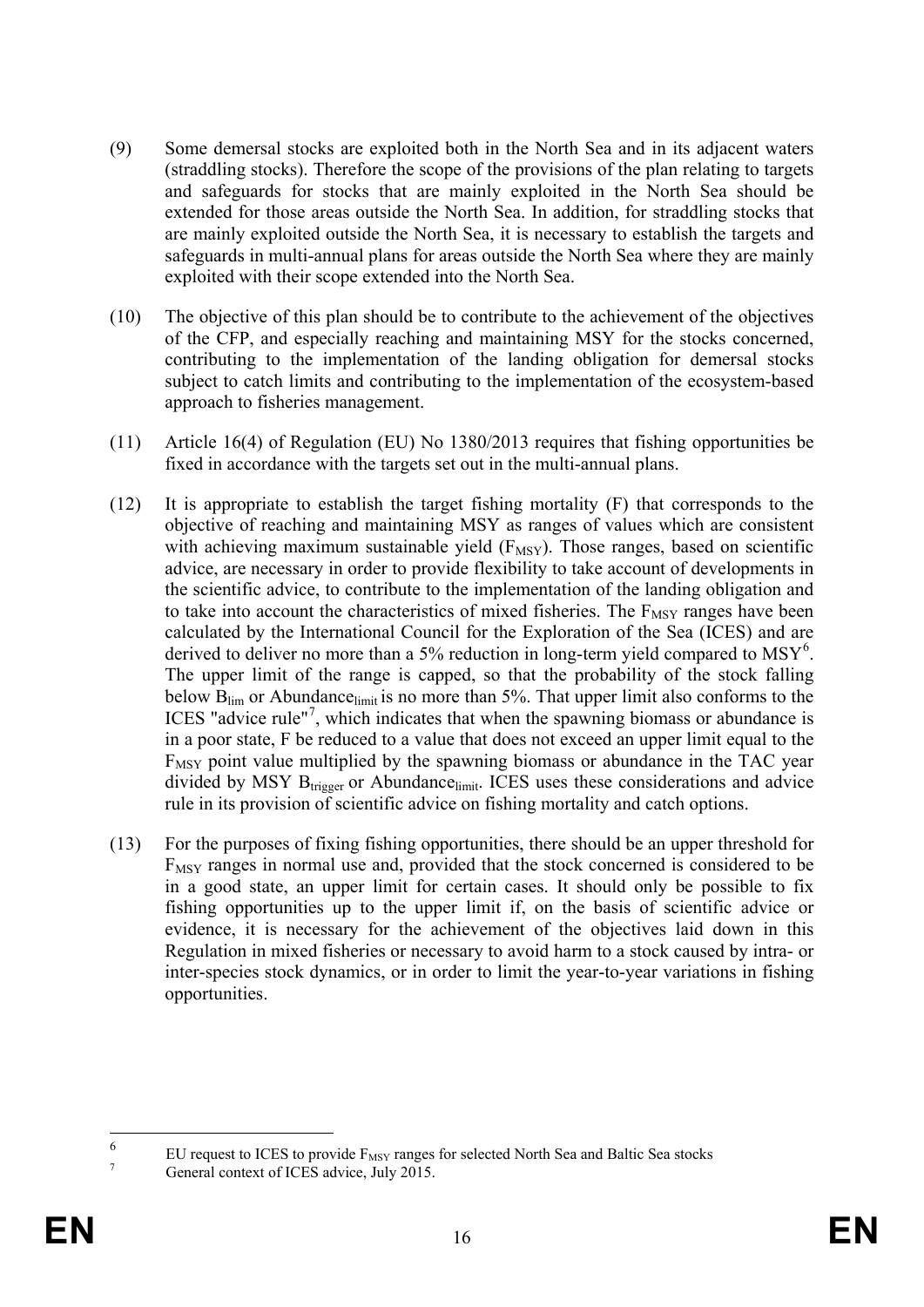- (14) Where the targets relating to MSY are not available, the precautionary approach should apply.
- (15) For stocks for which they are available, and for the purpose of the application of safeguard measures, it is necessary to establish conservation reference points expressed as trigger spawning biomass levels for fish stocks, and trigger abundance levels for Norway lobster.
- (16) For Norway lobster functional units for which they are available, it is appropriate to use the following trigger abundance levels: minimum abundance (Abundance $_{\text{buffer}}$ ) that corresponds to the B<sub>buffer</sub> reference point defined in the Long Term Management Plan for North Sea *Nephrops* by the North Sea Advisory Council<sup>[8](#page-17-0)</sup> and the limit abundance (Abundance<sub>limit</sub>) that corresponds to abundance MSY  $B_{trigger}$  (equivalent to  $B_{lim}$ ) as defined by  $ICES<sup>7</sup>$ .
- (17) Appropriate safeguard measures should be envisaged in case the stock size falls below these levels. Safeguard measures should include the reduction of fishing opportunities and specific conservation measures when scientific advice states that remedial measures are needed. These measures should be supplemented by all other measures, as appropriate, such as Commission measures in accordance with Article 12 of Regulation (EU) No 1380/2013 or Member State measures in accordance with Article 13 of Regulation (EU) No 1380/2013.
- (18) In order to ensure that the allocated TACs for all stocks in mixed fisheries are not exceeded, it is necessary to adopt certain additional measures.
- (19) It is appropriate to set the TAC for Norway lobster in ICES zones IIa and IV as the sum of the catch limits established for each functional unit and of the statistical rectangles outside the functional units within that TAC area. However, this does not preclude the adoption of measures to protect specific functional units.
- (20) In order to comply with the landing obligation established by Article 15(1) of Regulation (EU) No 1380/2013, the plan should provide for additional management measures.
- (21) The deadline for submitting joint recommendations from Member States having direct management interest should be established, as required by Regulation (EU) No 1380/2013.

<span id="page-17-0"></span>

 <sup>8</sup> [A Long Term Management Plan for North Sea](http://www.nsrac.org/category/reports/meetings-c/nfg/) *Nephrops*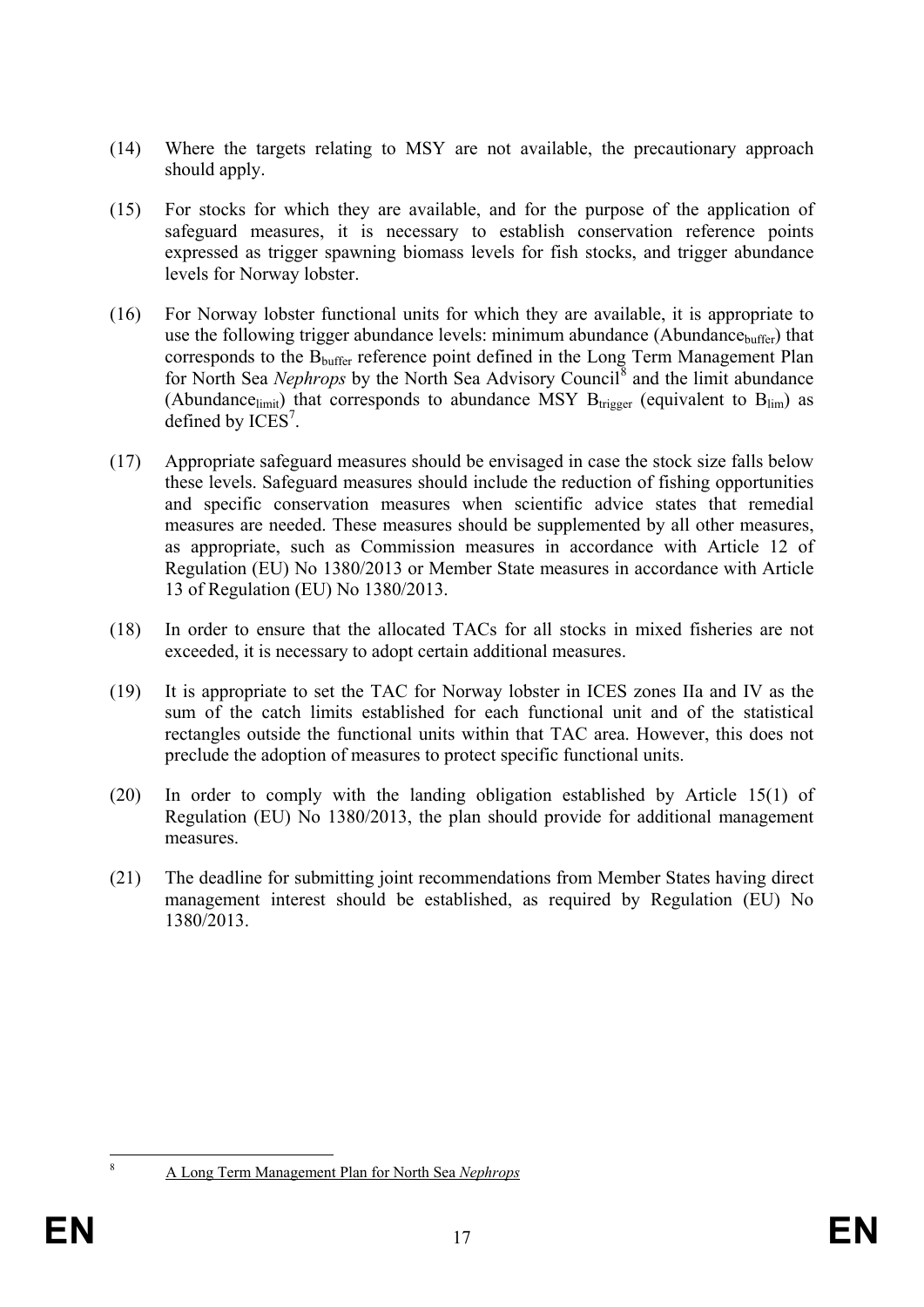- (22) With a view to ensuring compliance with the measures laid down in this Regulation, specific control measures should be adopted in addition to those provided for in Council Regulation (EC) No  $1224/2009^9$  $1224/2009^9$  $1224/2009^9$ .
- (23) Recognising that in the North Sea numerous small vessels carry out short fishing trips, the use of prior notification as required by Article 17 of Regulation (EC) 1224/2009 should be extended to cover all vessels with an overall length of eight metres or more, and the prior notifications should be submitted at least one hour before the estimated time of arrival at port. However, considering the effect of fishing trips involving very small quantities of fish on the stocks concerned and the administrative burden of prior notifications related to those, it is appropriate to establish a threshold for such prior notifications.
- (24) Similarly, it is necessary to extend the use of fishing logbook as requested by Article 14 of Regulation (EC) 1224/2009 to vessels of an overall length equal to or greater than eight metres.
- (25) Thresholds should be established for the demersal stocks that a fishing vessel is required to land in a designated port or a place close to the shore, in accordance with Article 43 of Regulation (EC) No 1224/2009. Moreover, when designating these ports or places close to the shore, Member States should apply the criteria provided in Article 43(5) of that Regulation in such a way as to ensure effective control of the stocks covered by this Regulation.
- (26) In accordance with Article 10(3) of Regulation (EU) No 1380/2013 provisions should be established for the periodical assessment by the Commission of the adequacy and effectiveness of the application of this Regulation. Such assessment should follow and be based on periodic evaluation of the plan based on scientific advice: the plan should be evaluated every five years. This period allows for the full implementation of the landing obligation, and for regionalised measures to be adopted, implemented and to show effects on the stocks and fishery. It is also the minimum required period by scientific bodies.

<span id="page-18-0"></span>

 <sup>9</sup> Council Regulation (EC) No 1224/2009 of 20 November 2009 establishing a Community control system for ensuring compliance with the rules of the common fisheries policy, amending Regulations (EC) No 847/96, (EC) No 2371/2002, (EC) No 811/2004, (EC) No 768/2005, (EC) No 2115/2005, (EC) No 2166/2005, (EC) No 388/2006, (EC) No 509/2007, (EC) No 676/2007, (EC) No 1098/2007, (EC) No 1300/2008, (EC) No 1342/2008 and repealing Regulations (EEC) No 2847/93, (EC) No 1627/94 and (EC) No 1966/2006 (OJ L 343, 22.12.2009, p.1).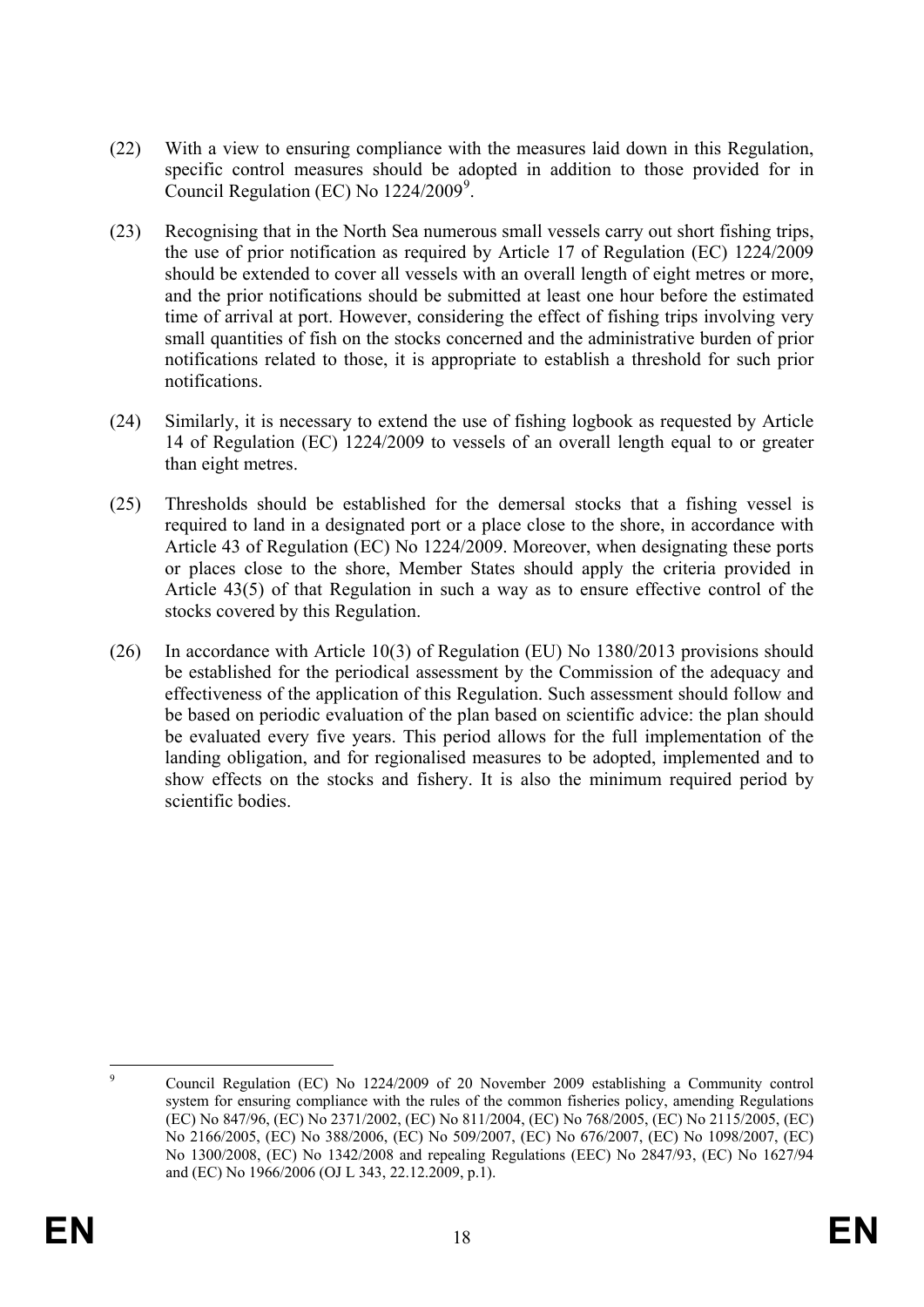- (27) In order to adapt to the technical and scientific progress in a timely and proportionate fashion and to ensure flexibility and allow evolution of certain measures, the power to adopt acts in accordance with Article 290 of the Treaty on the Functioning of the European Union should be delegated to the Commission in respect of supplementing this Regulation as regards remedial measures and implementation of the landing obligation. It is of particular importance that the Commission carry out appropriate consultations during its preparatory work, including at expert level, and that those consultations be conducted in accordance with the principles laid down in the Interinstitutional Agreement on Better Law-Making of 13 April 2016. In particular, to ensure equal participation in the preparation of delegated acts, the European Parliament and the Council receive all documents at the same time as Member States' experts, and their experts systematically have access to meetings of Commission expert groups dealing with the preparation of delegated acts.
- (28) Council Regulation (EC) No 1342/2008 and Council Regulation (EC) No 676/2007 should be repealed.
- (29) In accordance with Article 9(4) of Regulation (EU) No 1380/2013 the likely economic and social impact of the plan was duly assessed before it was drafted.

HAVE ADOPTED THIS REGULATION:

## **CHAPTER I SUBJECT MATTER, SCOPE AND DEFINITIONS**

### *Article 1*

### **Subject-matter and scope**

1. This Regulation establishes a multi-annual plan ("plan") for the demersal stocks in waters of Union waters of ICES zones IIa, IIIa and IV ("North Sea") and the fisheries exploiting those stocks.

2. Notwithstanding paragraph 1, Articles 4, 5, 6 and 8 apply to the stock areas for Groups 1 to 4 stocks as defined in Article 2.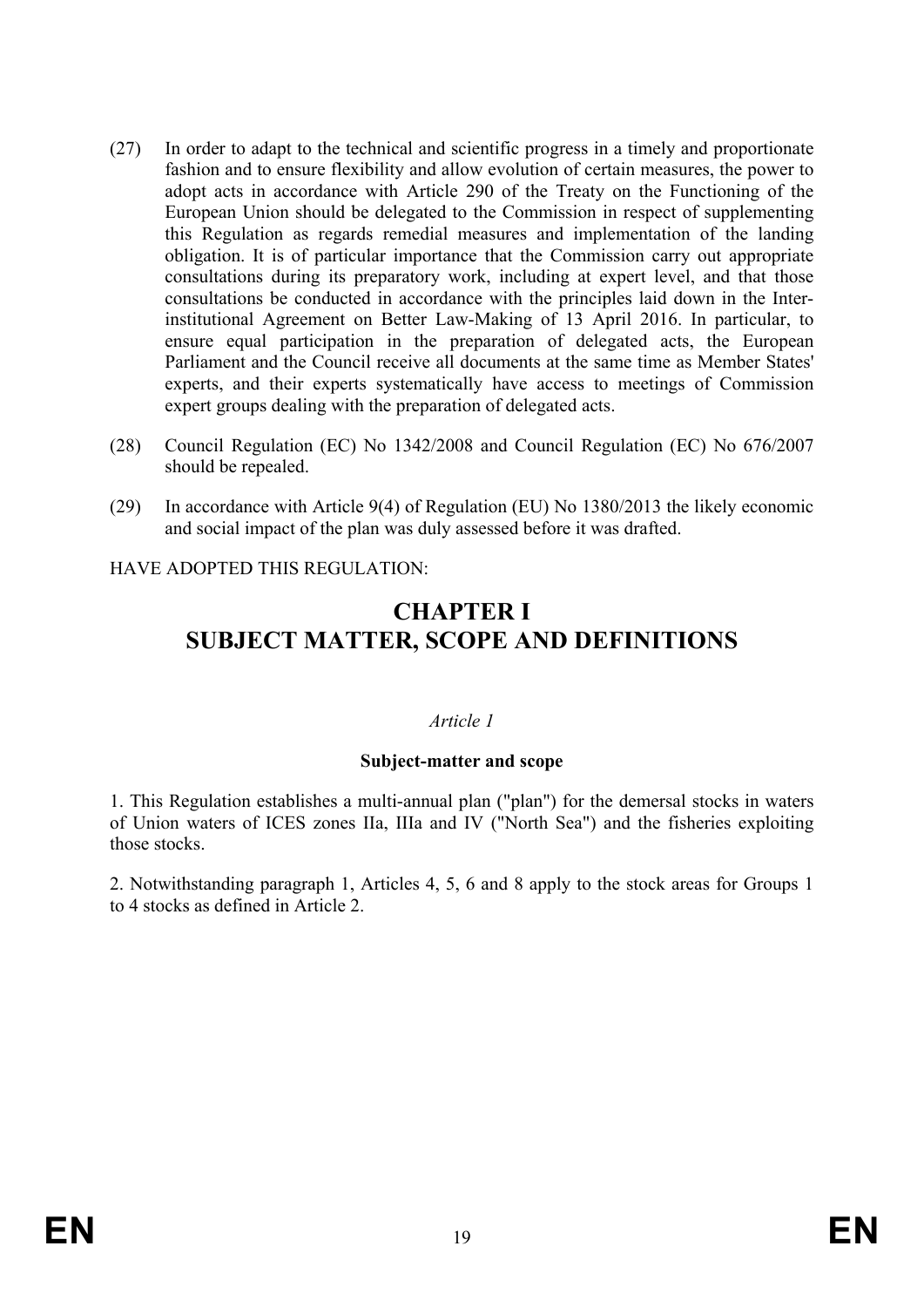## *Article 2*

### **Definitions**

For the purposes of this Regulation, the following definitions shall apply in addition to those laid down in Article 4 of Regulation (EU) No 1380/2013 of the European Parliament and of the Council, Article 4 of Council Regulation (EC) No 1224/2009 and Article 3 of Council Regulation (EC) No 850/98:

- (1) "demersal stocks" means those roundfish and flatfish species and Norway lobster that live at or near the bottom of the water column.
- (2) "Group 1": means demersal stocks for which targets as  $F_{MSY}$  ranges and safeguards linked to biomass are established in this plan as follows:
	- (a) Cod (*Gadus morhua*) in Subarea IV and Divisions VIId and IIIa West (North Sea, Eastern Channel, Skagerrak), hereafter referred to as North Sea cod;
	- (b) Haddock *(Melanogrammus aeglefinus)* in Subarea IV and Divisions VIa and IIIa west (North Sea, West of Scotland, Skagerrak) hereafter referred to as haddock;
	- (c) Plaice *(Pleuronectes platessa)* in Subarea IV (North Sea) and Division IIIa (Skagerrak), hereafter referred to as North Sea plaice;
	- (d) Saithe *(Pollachius virens)* in Subareas IV and VI and Division IIIa (North Sea, Rockall and West of Scotland, Skagerrak and Kattegat), hereafter referred to as saithe;
	- (e) Sole (*Solea solea*) in Subarea IV (North Sea), hereafter referred to as North Sea sole;
	- (f) Sole (*Solea solea*) in Division IIIa and Subdivisions 22–24 (Skagerrak and Kattegat, Western Baltic Sea), hereafter referred to as Kattegat sole;
	- (g) Whiting (*Merlangius merlangus*) in Subarea IV and Division VIId (North Sea and Eastern English Channel), hereafter referred to as North Sea whiting.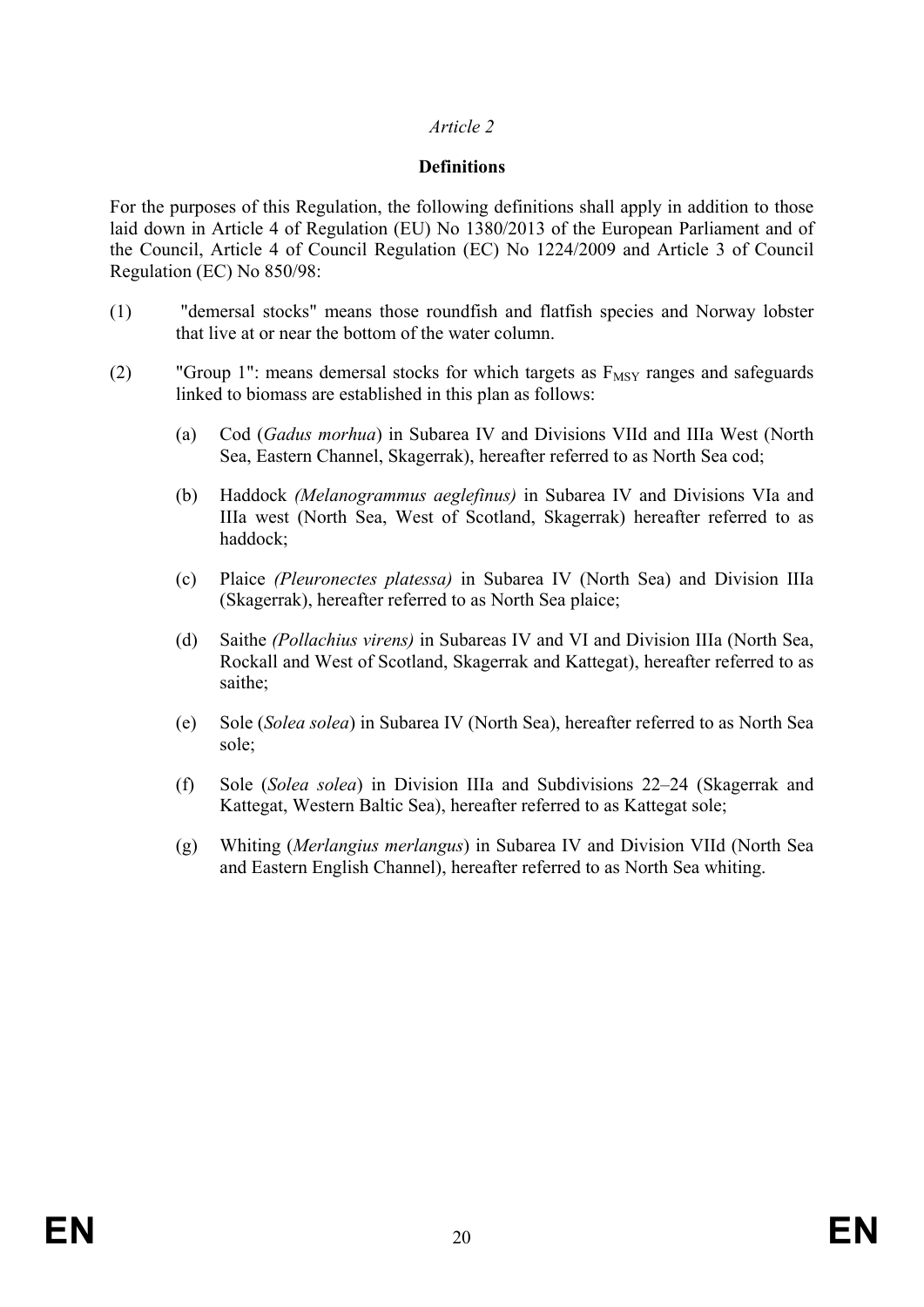- (3) "Group 2" means Norway lobster *(Nephrops norvegicus)* functional units (FU) for which targets as  $F_{MSY}$  ranges and safeguards linked to abundance are established in this plan consisting of:
	- *(i) Nephrops* in Division IIIa (FU 3-4);
	- *(ii) Nephrops* in Subarea IV (North Sea) by FU:
		- *- Nephrops* in Farn Deeps (FU 6);
		- *- Nephrops* in Fladen Ground (FU 7);
		- *- Nephrops* in Firth of Forth (FU 8);
		- *- Nephrops* in Moray Firth (FU 9).
- (4) "Group 3" means demersal stocks subject to catch limits other than those listed in Group 1 in the North Sea.
- (5) "Group 4" means Norway lobster *(Nephrops norvegicus)* functional units and statistical rectangles outside the functional units in ICES zone IIa and Subarea IV subject to catch limits other than those listed in Group 2.
- (6) "Group 5" means demersal stocks not subject to catch limits in the North Sea.
- (7) " Group 6" means prohibited species in respect of which fishing is prohibited and which are identified as such in a Union legal act adopted in the area of the common fisheries policy in the North Sea.
- (8) "Group 7" means demersal stocks for which targets as  $F_{MSV}$  ranges and safeguards linked to biomass are established in Union legislation other than this Regulation.
- (9) "total allowable catch" (TAC) means the quantity of each stock that can be caught over the period of a year.
- (10) "MSY Btrigger" means the spawning stock biomass reference point below which specific and appropriate management action is to be taken to ensure that exploitation rates in combination with natural variations rebuild stocks above levels capable of producing MSY in the long term.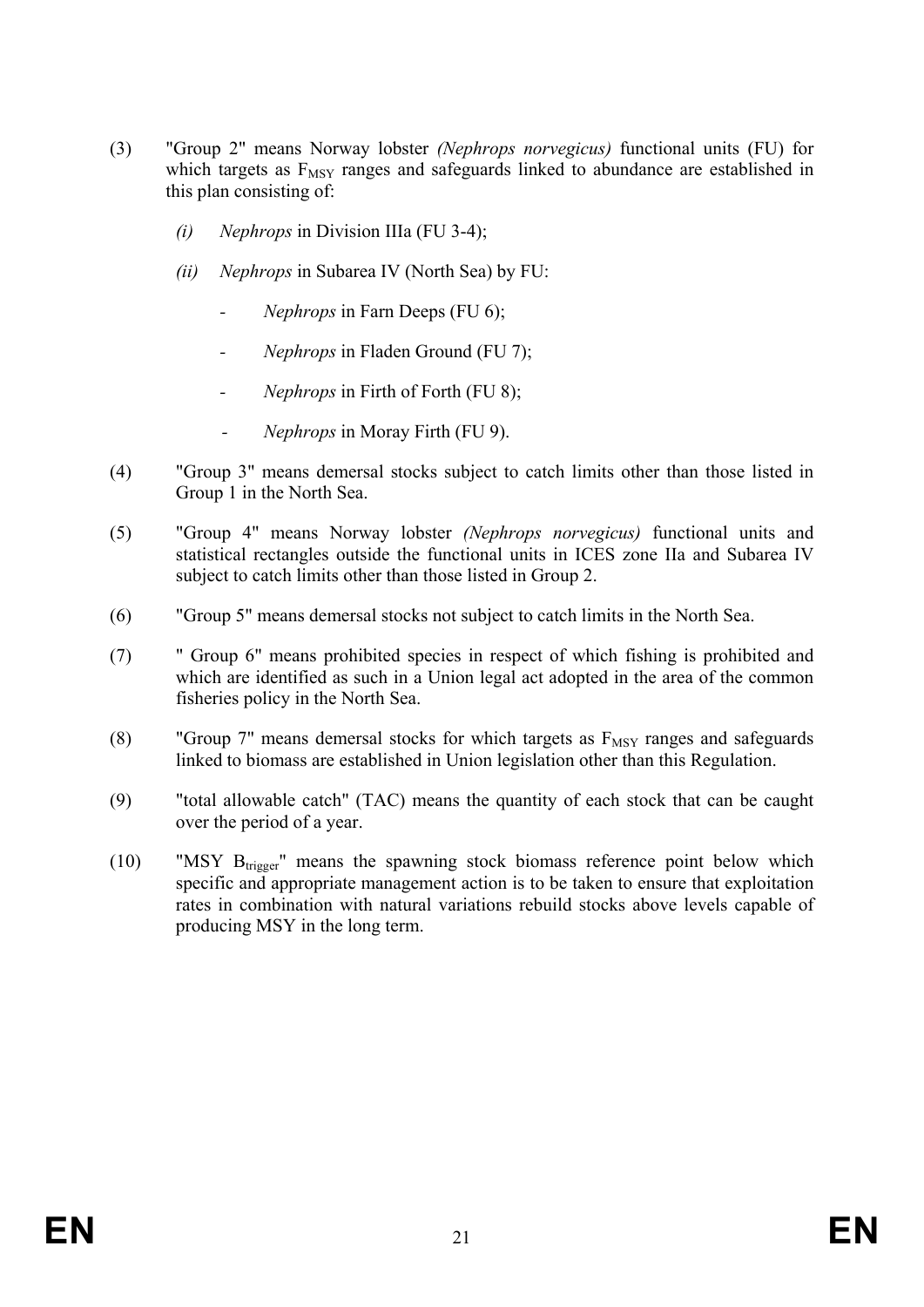# **CHAPTER II OBJECTIVES**

### *Article 3*

### **Objectives**

1. The plan shall contribute to the achievement of the objectives of the common fisheries policy listed in Article 2 of Regulation (EU) No 1380/2013, in particular by applying the precautionary approach to fisheries management, and shall aim to ensure that exploitation of living marine biological resources restores and maintains populations of harvested species above levels which can produce the maximum sustainable yield.

2. The plan shall contribute to the elimination of discards, by avoiding and reducing, as far as possible, unwanted catches, and to the implementation of the landing obligation established in Article 15 of Regulation (EU) No 1380/2013 for the species which are subject to catch limits and to which this Regulation applies.

3. The plan shall implement the ecosystem-based approach to fisheries management in order to ensure that negative impacts of fishing activities on the marine ecosystem are minimised. It shall be coherent with Union environmental legislation, in particular with the objective of achieving good environmental status by 2020 as set out in Article 1(1) of Directive 2008/56/EC.

4. In particular, the plan shall aim to:

- (a) ensure that the conditions described in descriptor 3 contained in Annex I to Directive 2008/56/EC are fulfilled; and
- (b) contribute to the fulfilment of other relevant descriptors contained in Annex I to Directive 2008/56/EC in proportion to the role played by fisheries in their fulfilment.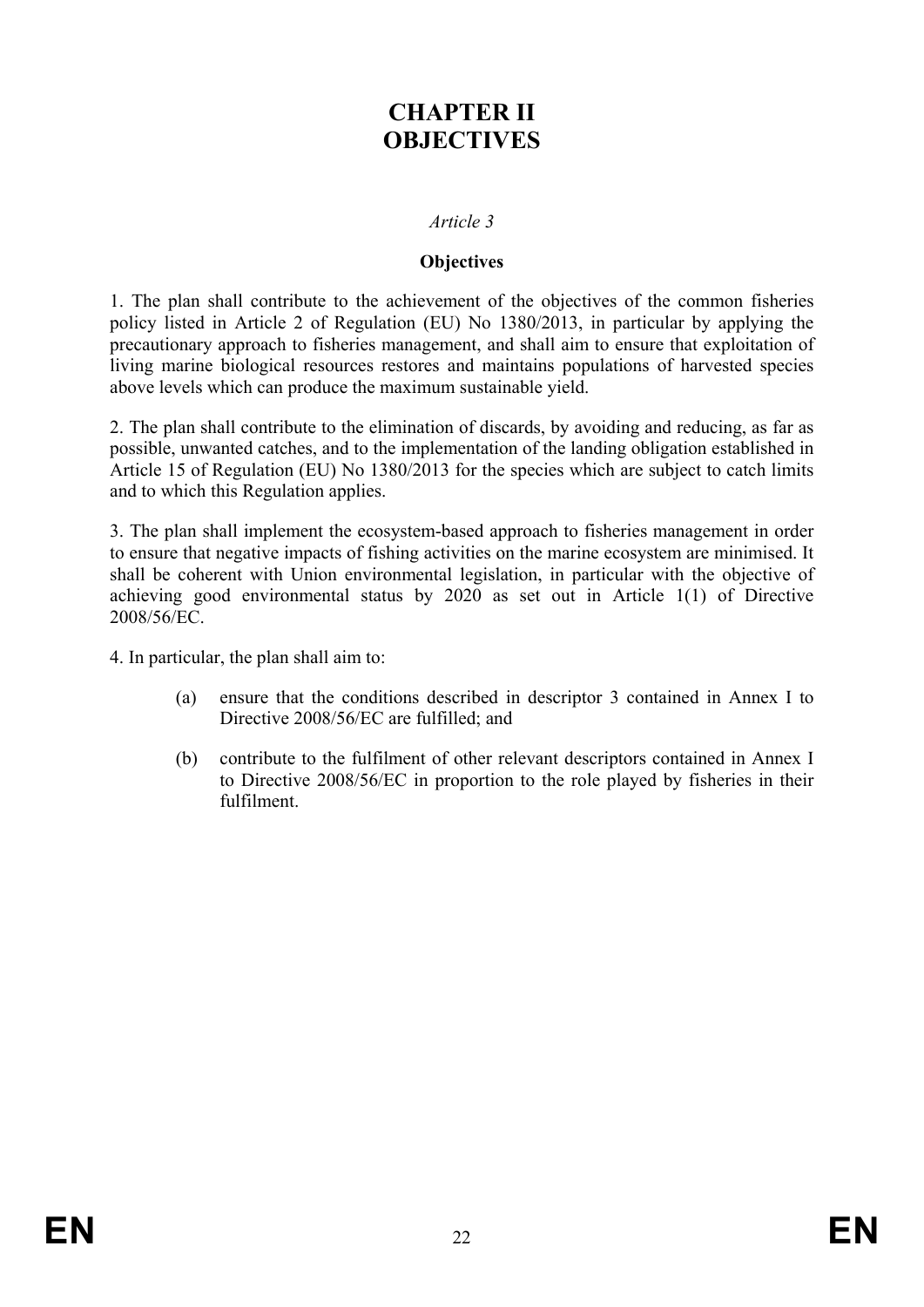# **CHAPTER III TARGETS**

### *Article 4*

### **Targets for Groups 1 and 2**

1. The target fishing mortality shall be achieved as soon as possible, and on a progressive, incremental basis by 2020 for the stocks of Groups 1 and 2, and shall be maintained thereafter within the ranges set out in Annex I.

2. In accordance with Article 16(4) of Regulation (EU) No 1380/2013, fishing opportunities shall comply with the target fishing mortality ranges set out in Annex I, column A to this Regulation.

3. Notwithstanding paragraphs 1 and 2, fishing opportunities may be fixed at levels corresponding to lower levels of fishing mortality than those set out in Annex I, column A.

4. Notwithstanding paragraphs 2 and 3, fishing opportunities for a stock may be fixed in accordance with the fishing mortality ranges set out in Annex I, column B, provided that the stock concerned is above the minimum spawning biomass reference point set out in Annex II, column A:

- (a) if, on the basis of scientific advice or evidence, it is necessary for the achievement of the objectives laid down in Article 3 in the case of mixed fisheries;
- (b) if, on the basis of scientific advice or evidence, it is necessary to avoid serious harm to a stock caused by intra- or inter-species stock dynamics; or
- (c) in order to limit variations in fishing opportunities between consecutive years to not more than 20%.

#### *Article 5*

### **Targets for Groups 3 and 4**

1. Fishing opportunities for the stocks of Groups 3 and 4 shall be consistent with scientific advice related to maximum sustainable yield.

2. In the absence of scientific advice on fishing mortality rate consistent with maximum sustainable yield, fishing opportunities shall be consistent with scientific advice to ensure the sustainability of the stocks in line with the precautionary approach.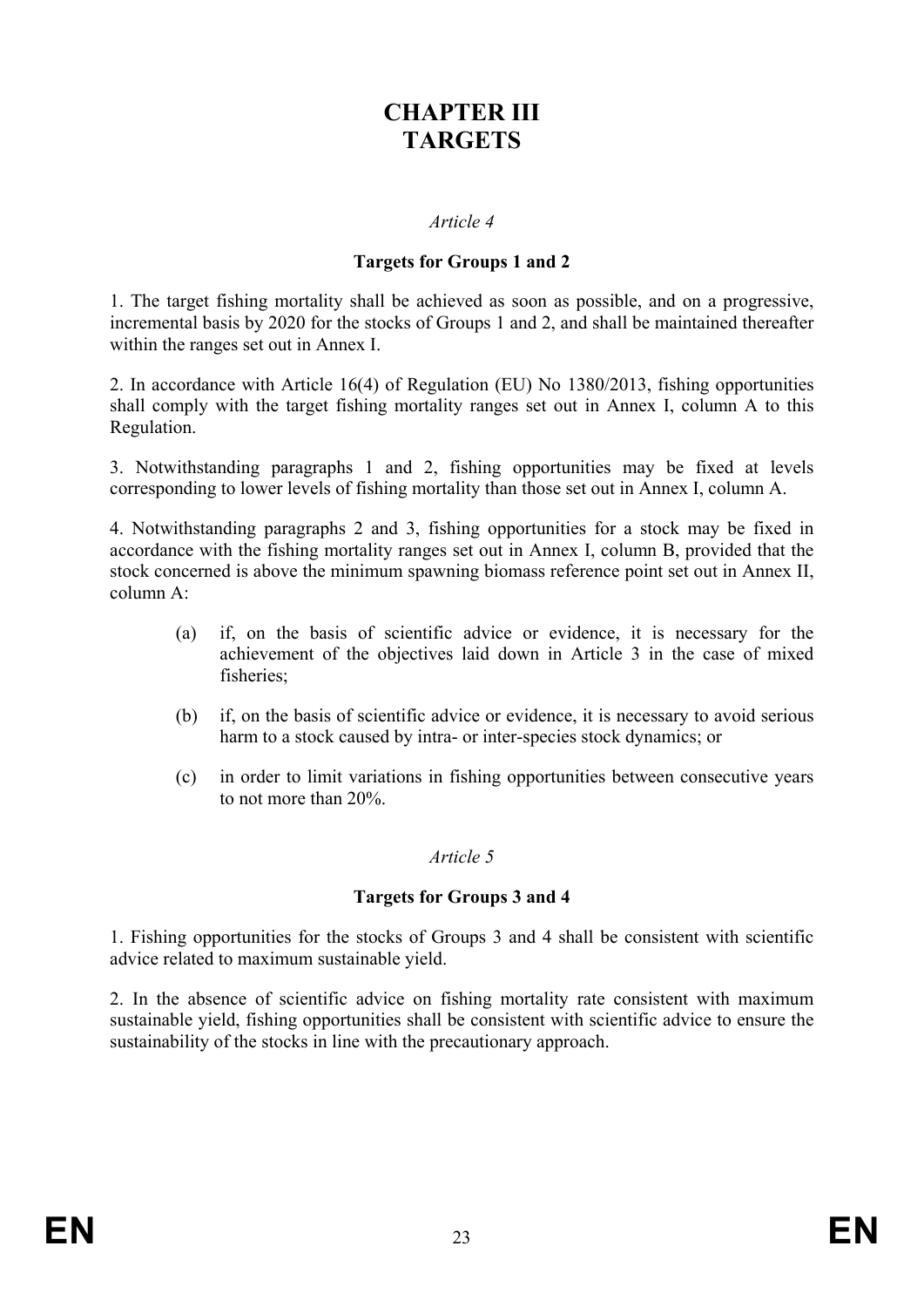### *Article 6*

## **Targets for Group 5**

Stocks of Group 5 shall be managed based on the precautionary approach in line with scientific advice.

## **CHAPTER IV SAFEGUARDS**

## *Article 7*

## **Conservation reference points for Groups 1 and 2**

Conservation reference points to safeguard the full reproductive capacity of the stocks concerned are set out in Annex II:

- (a) the minimum spawning stock biomass (MSY  $B_{trigger}$ ) for fish stocks;
- (b) the limit spawning stock biomass  $(B_{lim})$  for fish stocks;
- (c) the minimum abundance (Abundance $_{\text{buffer}}$ ) for Norway lobster;
- (d) the limit abundance (Abundance<sub>limit</sub>) for Norway lobster.

## *Article 8*

### **Safeguards for Groups 1 and 2**

1. When scientific advice indicates that for a given year the spawning biomass of any of the stocks in Group 1 is below the MSY  $B_{trigger}$  or that the abundance of any of the functional units in Group 2 is below the Abundance  $_{\text{buffer}}$  set out in Annex II, column A, all appropriate remedial measures shall be adopted to ensure rapid return of the stock or functional unit concerned to levels above those capable of producing maximum sustainable yield. In particular, by way of derogation from Article 4(2) fishing opportunities shall be set at levels consistent with a fishing mortality, taking into account the decrease in biomass or abundance, that is reduced below the range laid down in Annex I, column A.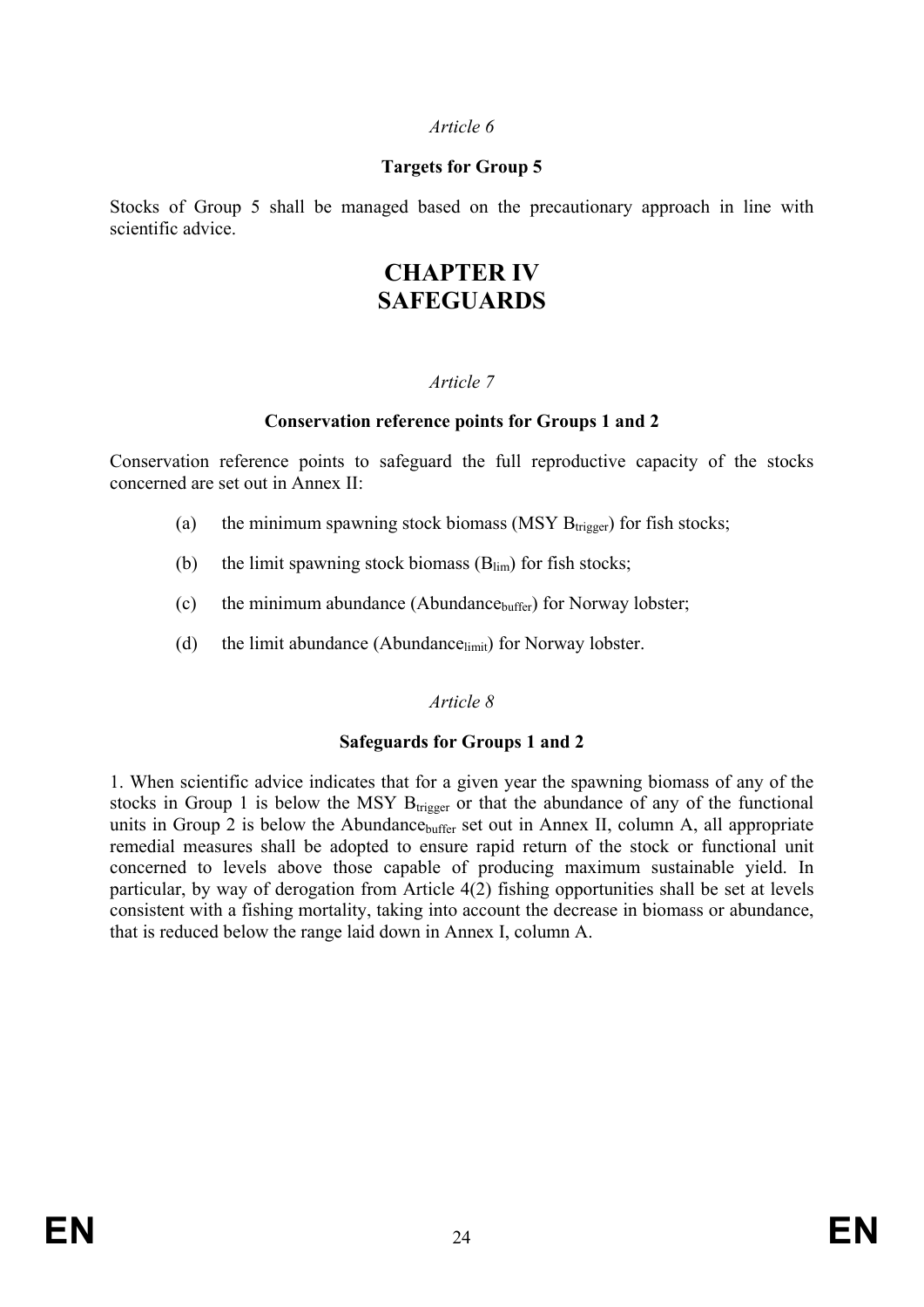2. When scientific advice indicates that the spawning stock biomass of any of the stocks concerned is below the Blim or the abundance of any of the Norway lobster functional units is below Abundancelimit as set out in Annex II, column B to this Regulation, further remedial measures shall be taken to ensure rapid return of the stock or functional unit concerned to levels above the level capable of producing maximum sustainable yield. In particular, those remedial measures shall include, by way of derogation from paragraphs 2 and 4 of Article 4, suspending the targeted fishery for the stock concerned and the adequate reduction of fishing opportunities.

### *Article 9*

#### **Specific conservation measures for Groups 3 to 7**

When scientific advice indicates that remedial action is required for the conservation of any of the demersal stocks of Groups 3 to 7, or when the spawning biomass of any of the stocks in Group 1 or abundance of any of the functional units in Group 2 for a given year is below the conservation reference points set out in Annex II, column A to this Regulation, the Commission is empowered to adopt delegated acts in accordance with Article 18 of this Regulation and Article 18 of Regulation (EU) No 1380/2013 regarding:

- (a) characteristics of fishing gear, in particular mesh size, hook size, construction of the gear, twine thickness, size of the gear or use of selectivity devices to ensure or improve selectivity;
- (b) use of the fishing gear, in particular immersion time, depth of gear deployment, to ensure or improve selectivity;
- (c) prohibition or limitation to fish in specific areas to protect spawning and juvenile fish or fish below the minimum conservation reference size or nontarget fish species;
- (d) prohibition or limitation on fishing or the use of certain types of fishing gear during specific time periods, to protect spawning fish or fish below the minimum conservation reference size or non-target fish species;
- (e) minimum conservation reference sizes, to ensure the protection of juveniles of marine organisms;
- (f) other characteristics linked to selectivity.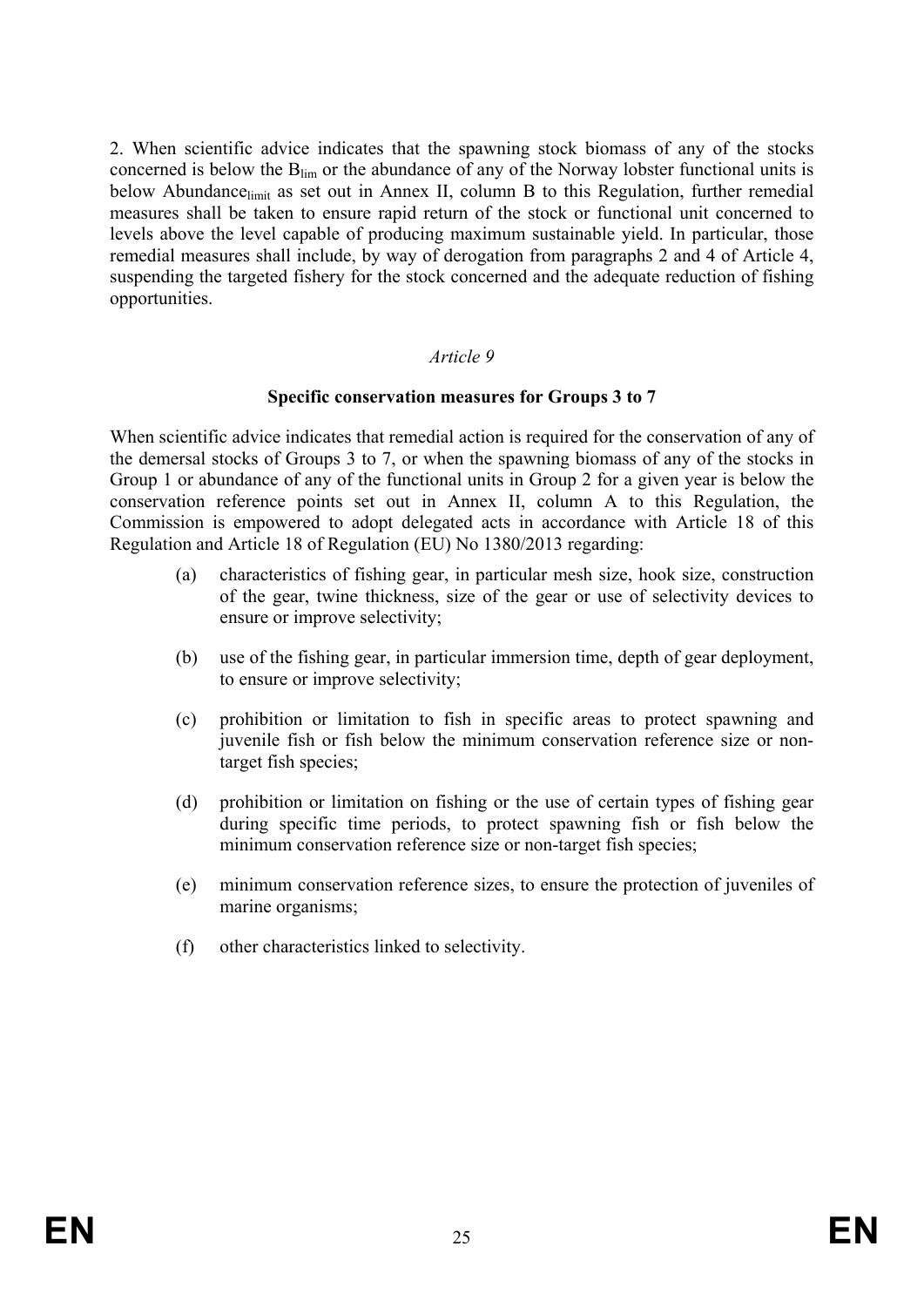### *Article 10*

### **Total allowable catches**

1. Member States shall ensure that the composition by species of the quotas available to fishing vessels operating in mixed fisheries are appropriate to the composition of the catch that the vessels are likely to take.

2. Without prejudice to Article 8, the TAC for the stock of Norway lobster in ICES zones IIa and IV shall be the sum of the catch limits of the functional units and of the statistical rectangles outside the functional units.

# **CHAPTER V PROVISIONS LINKED TO THE LANDING OBLIGATION**

## *Article 11*

## **Provisions linked to the landing obligation for Groups 1 to 7**

For demersal stocks of Groups 1-7, the Commission is empowered to adopt delegated acts in accordance with Article 18 of this Regulation and Article 18 of Regulation (EU) No 1380/2013 concerning:

- (a) exemptions from the application of the landing obligation for species for which scientific evidence demonstrates high survival rates, taking into account the characteristics of the gear, of the fishing practices and of the ecosystem, to facilitate the implementation of the landing obligation; and
- (b) *de minimis* exemptions to facilitate the implementation of the landing obligation; such *de minimis* exemptions shall be provided for cases referred to in Article 15(5)(c) of Regulation (EU) No 1380/2013 and in accordance with the conditions set out therein;
- (c) specific provisions on documentation of catches, in particular for the purpose of monitoring the implementation of the landing obligation; and
- (d) the fixing of minimum conservation reference sizes, to ensure the protection of juveniles of marine organisms.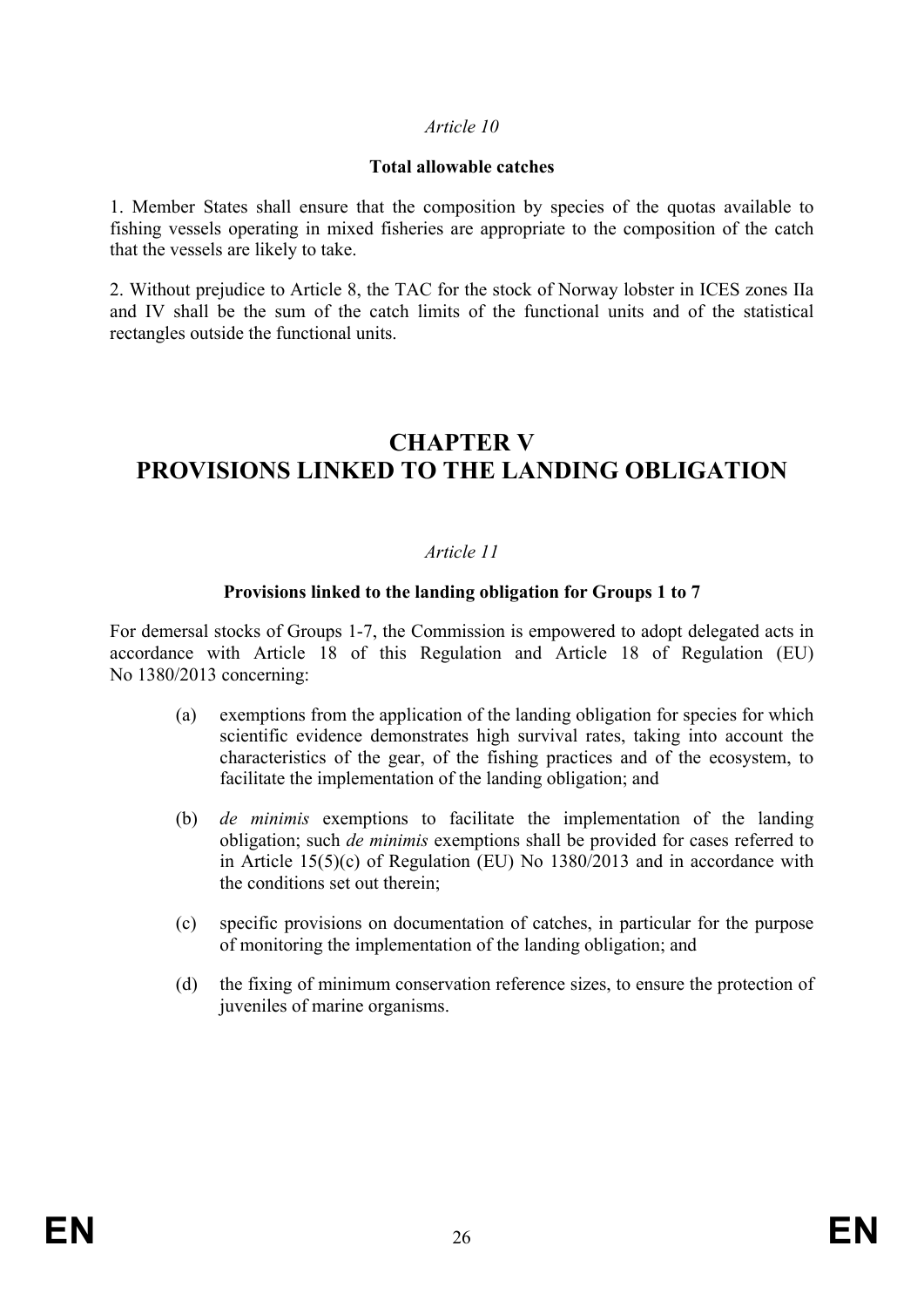# **CHAPTER VI REGIONALISATION**

## *Article 12*

### **Regional cooperation**

1. Article 18 (1) to (6) of Regulation (EU) No 1380/2013 shall apply to measures referred to in Articles 8 and 10 of this Regulation*.*

2. For the purpose of paragraph 1 of this Article, Member States having direct management interest may submit joint recommendations in accordance with Article 18(1) of Regulation (EU) No 1380/2013 for the first time not later than twelve months after the entry into force of this Regulation and thereafter twelve months after each submission of the evaluation of the plan in accordance with Article 17. They may also submit such recommendations when deemed necessary by them, in particular in the event of an abrupt change in the situation for any of the stocks to which this Regulation applies. Joint recommendations in respect of measures concerning a given calendar year shall be submitted no later than 1 July of the previous year.

3. The empowerments granted under Articles 9 and 11 of this Regulation shall be without prejudice to powers conferred to the Commission under other provisions of Union law, including under Regulation (EU) No 1380/2013.

# **CHAPTER VII CONTROL MEASURES**

## *Article 13*

### **Relationship with Regulation (EC) No 1224/2009**

The control measures provided for in this Chapter shall apply in addition to those provided for in Regulation (EC) No 1224/2009 for demersal stocks of Groups 1-7, save where otherwise provided for in this Chapter.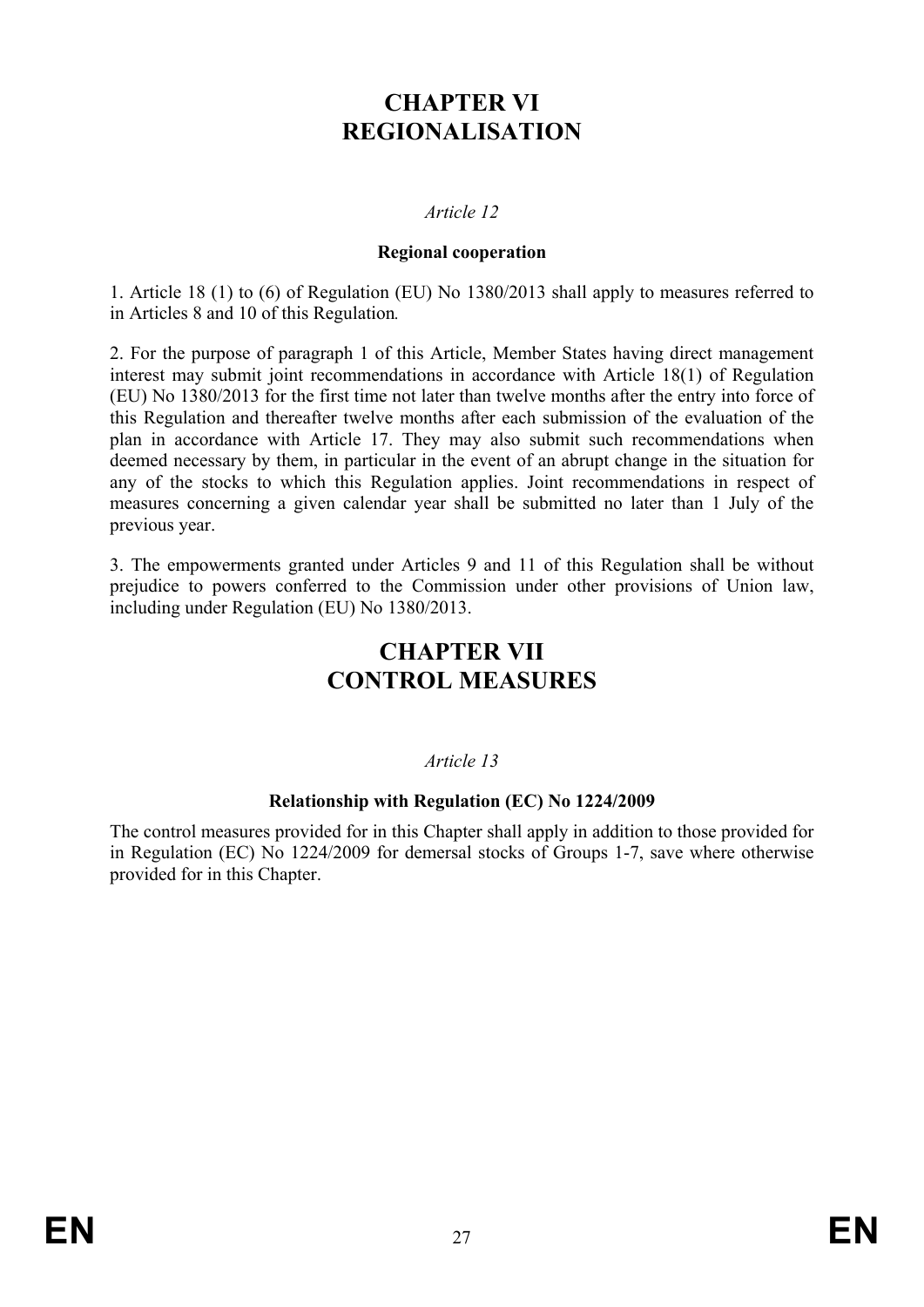## *Article 14*

### **Prior notifications**

1. By way of derogation from Article 17(1) of Regulation (EC) No 1224/2009, the prior notification referred to in that Article shall be made at least one hour before the estimated time of arrival at port. The competent authorities of the coastal Member States may, on a case-by-case basis, give permission to an earlier entry at port.

2. In addition to the prior notification obligation laid down in Article 17(1) of Regulation (EC) No 1224/2009, masters of Union fishing vessels of overall length of eight to twelve metres shall notify the competent authorities of the coastal Member State at least one hour before the estimated time of arrival at port of the information listed in points (a) to (f) of Article 17(1) of Regulation (EC) No 1224/2009 when retaining on board at least any of the following quantities of fish:

- (a) Group 1: 1000 kg; and/or
- (b) Group 2 and 4: 500 kg; and/or
- (c) Group 3: 1000 kg; and/or
- (d) Group 7: 1000 kg.

#### *Article 15* **Logbook requirements for Groups 1 to 7**

By way of derogation from Article 14(1) of Regulation (EC) No 1224/2009, masters of Union fishing vessels of an overall length of eight metres or more engaged in fishing for demersal stocks shall keep a logbook of their operations in accordance with Article 14 of that Regulation.

## *Article 16*

## **Designated ports for Groups 1, 2, 3, 4 and 7**

The threshold applicable to the live weight of species subject to the multi-annual plan, above which a fishing vessel is required to land its catches in a designated port or a place close to the shore as set out in Article 43 of Regulation (EC) No 1224/2009 shall be:

- (a) Group 1: 2 tonnes;
- (b) Group 2 and 4: 1 tonne;
- (c) Group 3: 2 tonnes;
- (d) Group 7: 2 tonnes.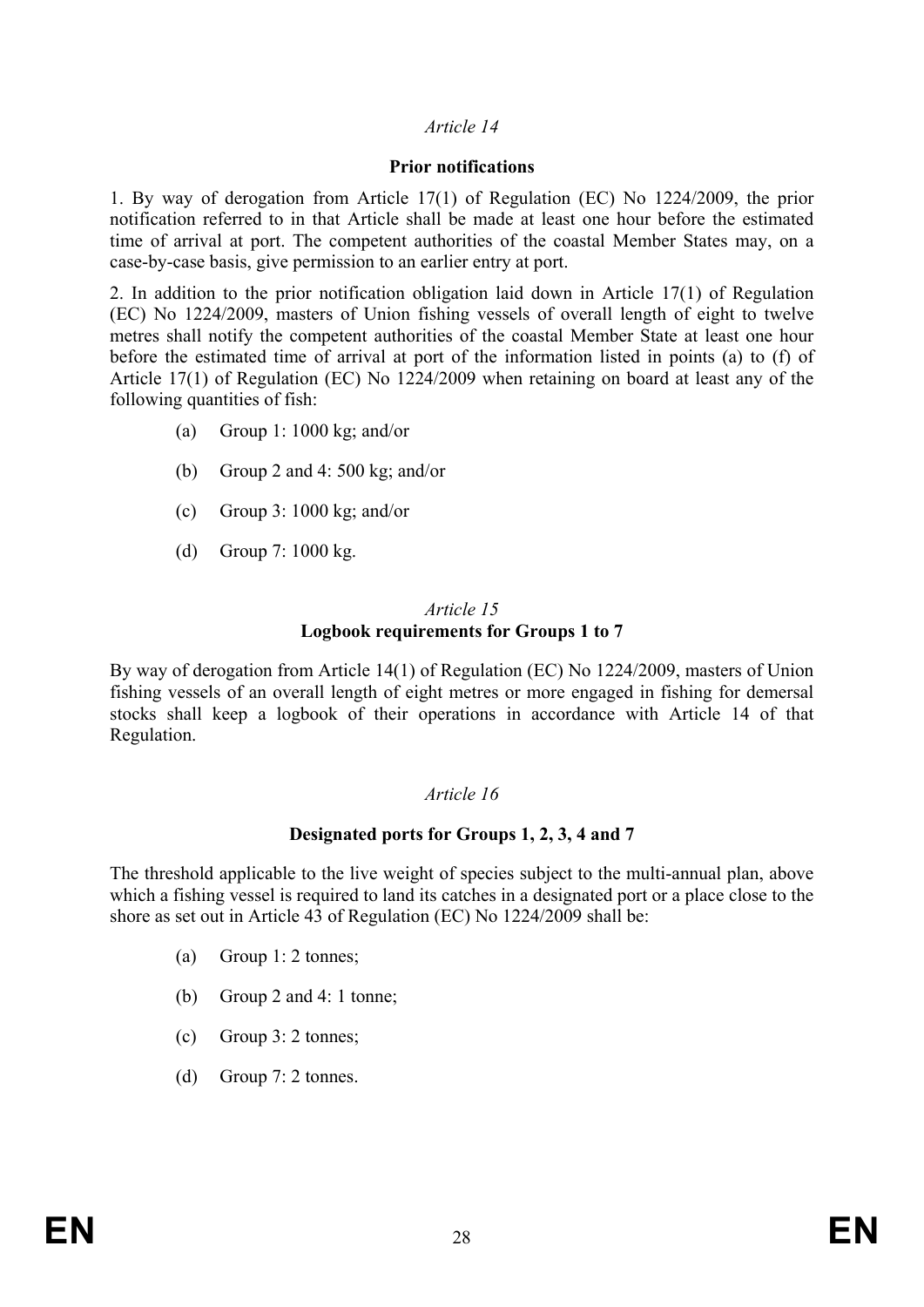# **CHAPTER VIII FOLLOW UP**

## *Article 17*

### **Evaluation of the plan**

No less than five years after the entry into force of this Regulation, and every five years thereafter, the Commission shall ensure an evaluation of the impact of the plan on the stocks to which this Regulation applies and on the fisheries exploiting those stocks. It shall submit the results of this evaluation to the European Parliament and to the Council.

## **CHAPTER IX PROCEDURAL PROVISIONS**

## *Article 18*

## **Exercise of the delegation**

1. The power to adopt delegated acts is conferred on the Commission subject to the conditions laid down in this Article.

2. The delegation of power referred to in Articles 9 and 11 shall be conferred on the Commission for a period of five years from the date of the entry into force of this Regulation. The Commission shall draw up a report in respect of the delegation of power not later than nine months before the end of the five-year period. The delegation of power shall be tacitly extended for periods of an identical duration, unless the European Parliament or the Council opposes such extension not later than three months before the end of each period.

3. The delegation of power referred to in Articles 9 and 11 may be revoked at any time by the European Parliament or by the Council. A decision to revoke shall put an end to the delegation of the power specified in that decision. It shall take effect the day following the publication of the decision in the *Official Journal of the European Union* or at a later date specified therein. It shall not affect the validity of any delegated acts already in force.

4. Before adopting a delegated act, the Commission shall consult experts designated by each Member State in accordance with the principles laid down in the Inter-institutional Agreement on Better Law-Making of 13 April  $2016^{10}$ .

<span id="page-29-0"></span><sup>&</sup>lt;sup>10</sup> Inter-institutional agreement between the European Parliament, the Council of the European Union and [the European Commission on better law-making.](http://ec.europa.eu/smart-regulation/better_regulation/documents/iia_blm_final_en.pdf)